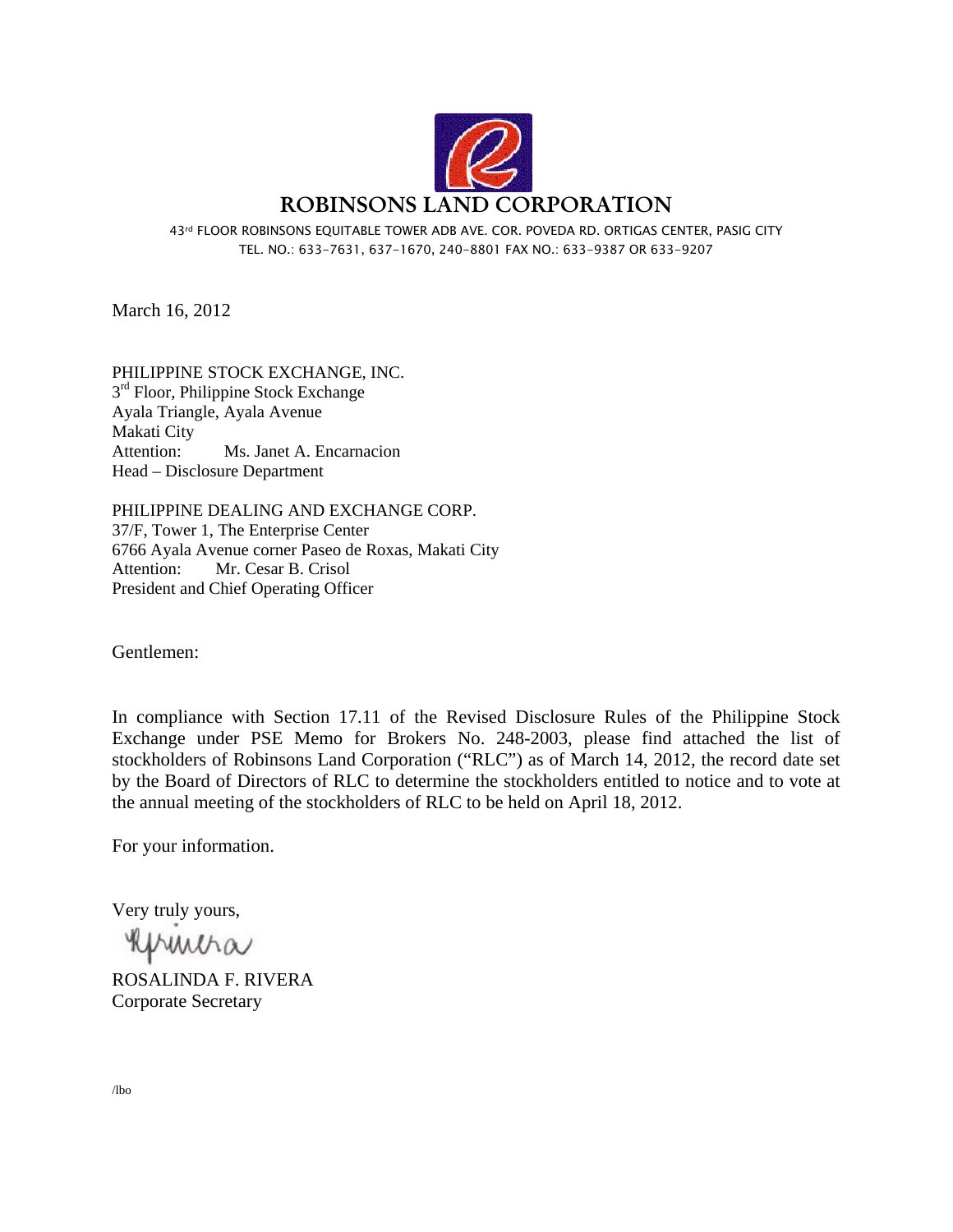## **List of Stockholders - Summary of Holdings ROBINSONS LAND CORPORATION As of March 14, 2012**

| <b>NAME</b>                                | <b>TOTAL</b> |
|--------------------------------------------|--------------|
| FERNANDO AND/OR FELINA FERNANDO            | 1,200        |
| A & A SECURITIES, INC.                     | 13,000       |
| A & A SECURITIES, INC. (AU-10720)          | 3,000        |
| A. ANGEL S. TANJANGCO                      | 38,500       |
| AARON K A ONG                              | 2,400        |
| ABOITIZ & COMPANY, INC. RETIREMENT FUND    | 1,800        |
| ABOITIZ JEBS EN BULK TRANSPORT CORPORATION | 400          |
| ABRAHAM T. CO                              | 1,000        |
| ADDELLIA H. LAY                            | 1,200        |
| ADELINA A. TARNATE                         | 400          |
| ADELINA V. VILLEGAS                        | 2,000        |
| ADELINE ROSIE G. YU                        | 11,520       |
| ADELWISA ORTIZ CARANDANG                   | 3,240        |
| ADORA VERA C. SORIANO                      | 2,000        |
| AIDA BARRERA INES                          | 400          |
| AIDA GARCIA DIAZ                           | 800          |
| AIDA L. VELASCO AND/OR WILLIAM VELASCO     | 900          |
| AILEEN VILLAMIEL LAVANTE                   | 200          |
| AIMEE RICA G. YU                           | 11,520       |
| AL WYMANN                                  | 10,000       |
| ALAN C. AMARANTE                           | 7,200        |
| <b>ALBERTO CASTRO</b>                      | 200          |
| ALBERTO LIM                                | 1,204        |
| ALBERTO MENDOZA AND/OR JEANIE MENDOZA      | 532,800      |
| ALEJANDRO SORIA                            | 1,200        |
| ALESSANDRO R. NADAL AND/OR VIRGINIA NADAL  | 27,000       |
| ALEX CARLOS AND/OR ALEX CARLOS JR.         | 13,371       |
| <b>ALEX NAKPIL</b>                         | 2,400        |
| ALEX R. ASUNCION                           | 2,400        |
| ALEXANDER GO KIAN LIN                      | 1,800        |
| ALEXANDER C. UY                            | 48,000       |
| ALFONSO M. RECTO JR.                       | 2,100        |
| ALFONSO V. SICIO                           | 1,800        |
| ALFREDO MANALAC                            | 400          |
| ALFREDO C. LOMBOY AND/OR EDITHA LOMBOY     | 600          |
| ALFREDO H. RIVERA & SONS INC.              | 1,200        |
| ALFREDO Y. NGOCHUA                         | 54,000       |
| ALICE DEE                                  |              |
|                                            | 2,400        |
| ALOHA B. CHAN                              | 800          |
| ALONSO ROQUE AND/OR CARMEN ROQUE           | 600          |
| ALVIN C. TANG                              | 7,223        |
| AMADO LAGDAMEO JR.                         | 3,000        |
| AMADO P. LIM AND/OR HEIDE N. DY            | 22,500       |
| AMELIA C. YLAGAN                           | 12,000       |
| AMELITO A. JIMENEZ                         | 1,200        |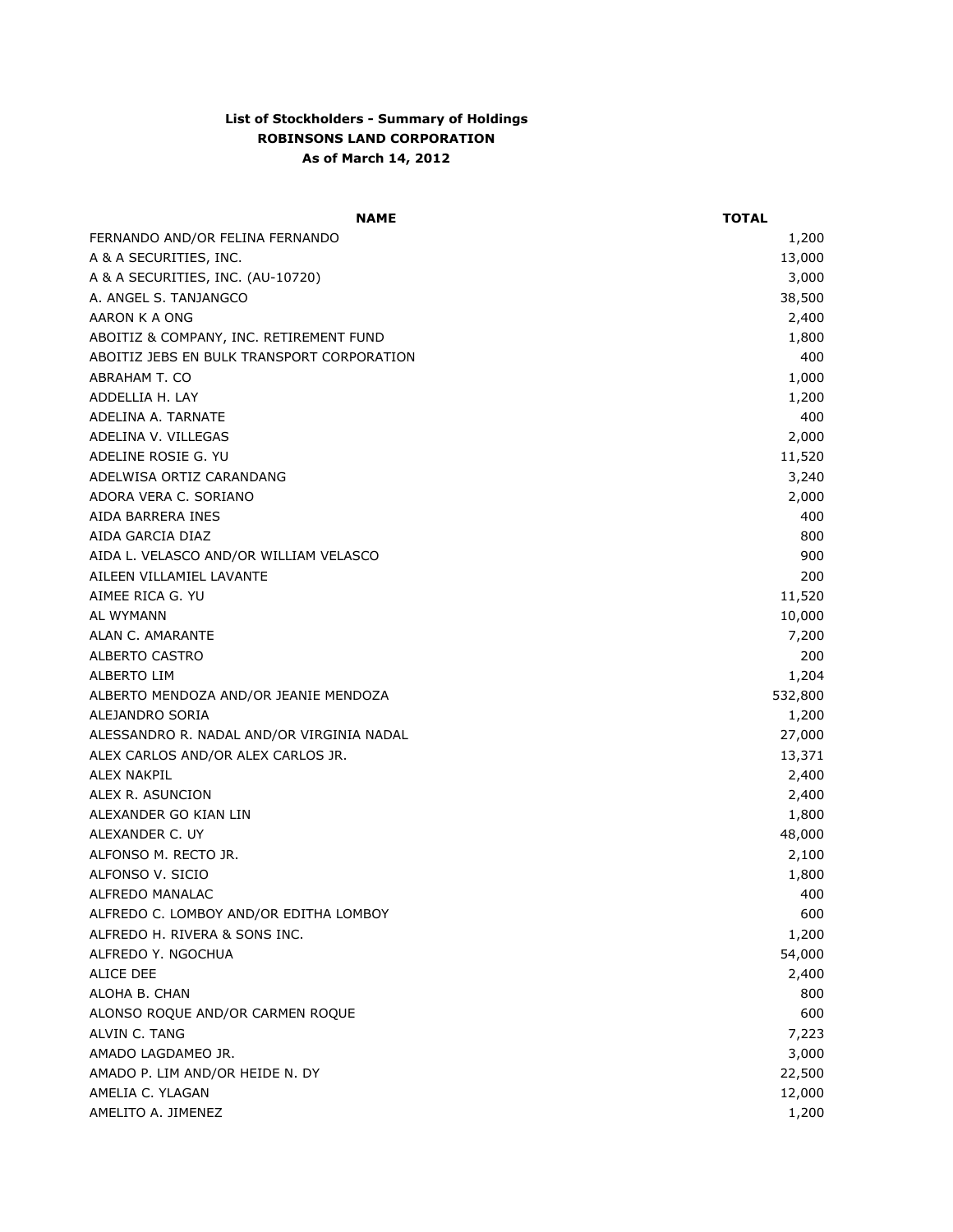| AMERIC O. BASS                               | 1,200   |
|----------------------------------------------|---------|
| AMPARO A. AGCAOILI                           | 2,400   |
| AMPARO C. LIM                                | 1,200   |
| AMPARO R. ALVAREZ                            | 300     |
| ANA ROMUALDEZ                                | 3,611   |
| ANA MARIA V. BALITAAN                        | 600     |
| ANABELLA J. GONZALES                         | 600     |
| ANANDRAM DARGANI                             | 72,228  |
| ANASTACIA BANASEN                            | 800     |
| ANCHOR FINANCE & INVESTMENT                  | 6,000   |
| ANDALUCIA C. TORRES AND/OR MARGARITA T REYES | 3,600   |
| ANDRES ANG                                   | 90,000  |
| <b>ANDREW FILLER</b>                         | 2,000   |
| ANG BIN YAO                                  | 2,400   |
| ANGEL E. DISINI                              | 600     |
| ANGELA CRUZ                                  | 2,000   |
| ANGELES FALLORINA                            | 303     |
| ANGELINA H. ALDABA                           | 1,200   |
| ANGELITA TRINIDAD                            | 200     |
| ANGELITA VALENCIANO                          | 2,000   |
| ANGELITA T. PO                               | 7,200   |
| ANITA L. TIU                                 | 12,000  |
| ANNA CHRISTY DONOR AGUILAR                   | 520     |
| ANNABELLE MONTANER BAUTISTA                  | 1,800   |
| ANNADEL K. UY BOMPING                        | 12,000  |
| ANSALDO GODINEZ & CO. INC.                   | 9,000   |
| ANSCOR HAGEDORN SECURITIES INC. A/C#46       | 5,000   |
| ANSON NGO                                    | 602     |
| <b>ANTHONY YGRUBAY</b>                       | 1,600   |
| ANTHONY DEL PAN LEE                          | 9,000   |
| <b>ANTONIA SY</b>                            | 3,600   |
| ANTONIA C. SIY                               | 1,800   |
| ANTONINO BUENAVISTA                          | 1,200   |
| ANTONINO L. ALINDOGAN JR.                    | 600     |
| <b>ANTONIO CIELO</b>                         | 2,400   |
| ANTONIO COJUANGCO                            | 36,000  |
| <b>ANTONIO DY</b>                            | 11,000  |
| ANTONIO MACABENTA JR                         | 600     |
| ANTONIO CECILIO T. PASCUAL                   | 2,400   |
| <b>ANTONIO CO SY</b>                         | 1,200   |
| ANTONIO E. ESPELETA AND/OR ELSA A. ESPELETA  | 5,800   |
| ANTONIO J. CABREIRA JR.                      | 7,500   |
| ANTONIO N. COTOCO                            | 10,200  |
| ANTONIO NG YU                                | 1,000   |
| ANTONIO S. ESPEDIDO JR.                      | 400     |
| ANTONIO S. PEREZ                             | 5,000   |
| ANTONIO S. TANJANGCO                         | 126,599 |
| ANTONIO Y. LIM                               | 10,095  |
| APO FLEXIBLE UNITS INC                       | 1,000   |
| APRIL ROSE G. YU                             | 11,520  |
| ARACELI ESMILLA                              | 200     |
| ARACELI A. MACARAIG                          | 20,000  |
|                                              |         |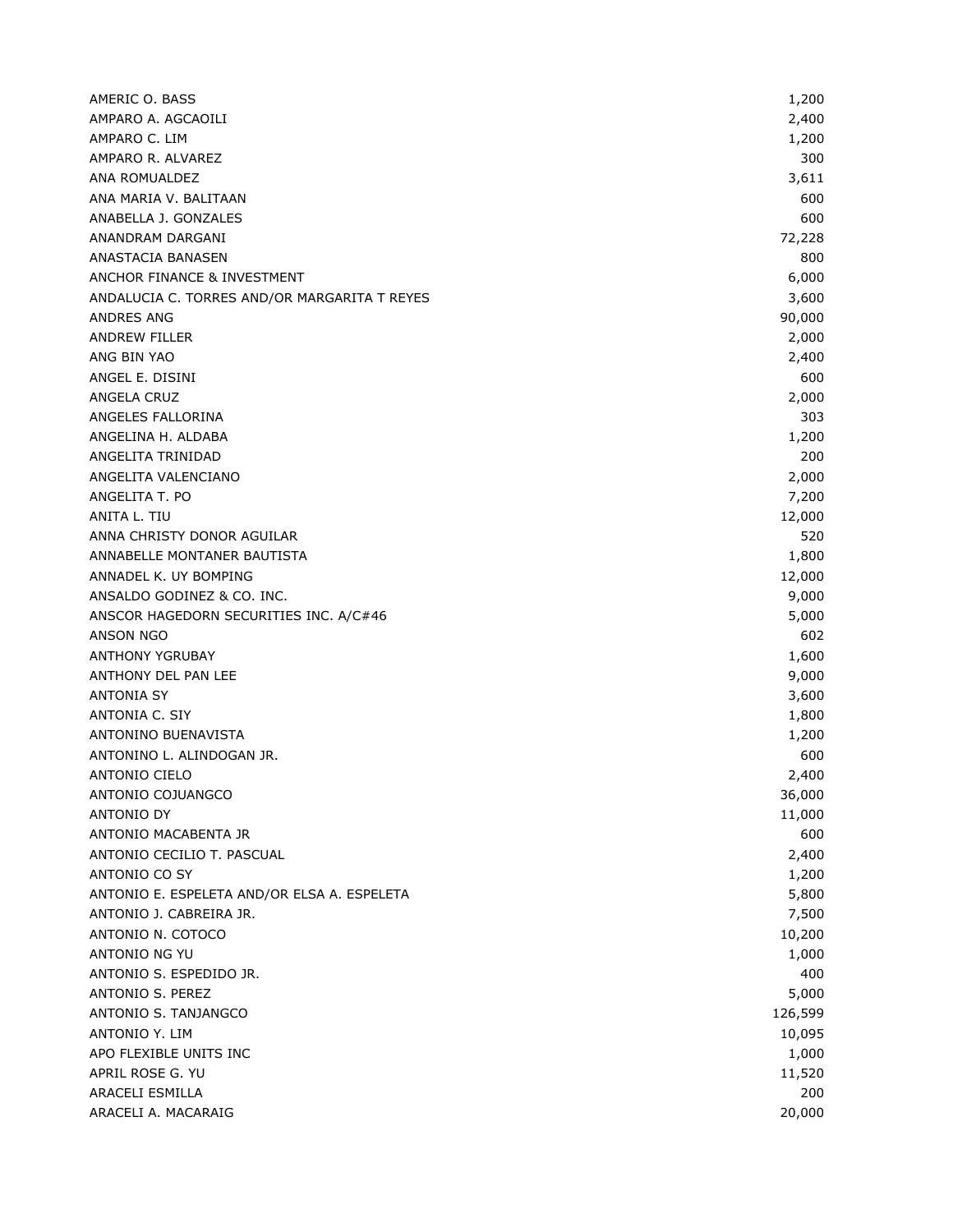| ARCADIO C. SANTOS JR.                        | 800     |
|----------------------------------------------|---------|
| ARLEEN BERNADETTE V. ASUNCION                | 3,600   |
| ARLEEN H. VERZOSA                            | 1,200   |
| <b>ARLENE ORIEL</b>                          | 200     |
| ARMANDO C. LIZASO                            | 223     |
| ARMSTRONG SECURITIES, INC.                   | 5,600   |
| ARNOLD DAYRIT                                | 600     |
| ARNULFO AURELLANO                            | 600     |
| <b>ARSENIO PAREDES</b>                       | 3,600   |
| ART A. REYES                                 | 903     |
| ARTEMIO VILLASENOR PANGANIBAN                | 1       |
| ARTHUR C. UY                                 | 144,000 |
| ARTHUR M. AGUAS ITF ARTHUR ERNEST AGUAS      | 111     |
| ARTHUR M. AGUAS ITF MA. MELISSA C. AGUAS     | 111     |
| ARTURO BOQUIREN AND/OR RACQUEL BOQUIREN      | 100     |
| ARTURO JOSE PUA                              | 1,000   |
| ASIAN OCEANIC MERIT SEC INC                  | 5,000   |
| ASTRA SECURITIES CORPORATION                 | 2,400   |
| ASTREA C. OCAMPO                             | 600     |
| <b>ASUNCION E. SIA</b>                       | 5,400   |
| ATC SECURITIES INC                           | 2,000   |
| <b>AUGUSTO BACULIO</b>                       | 1,200   |
| AUGUSTO N. CHUA JR.                          | 2,400   |
| <b>AURORA BONDOC</b>                         | 2,400   |
| AVELINA COLONIA                              | 1,200   |
| AYNAH RIZZA URBANOZO                         | 3,000   |
| AZIZ RAJKOTWALA                              | 3,600   |
| B.H. CHUA SEC. CORP.                         | 400     |
| BALTAZAR V. REYES JR.                        | 2,400   |
| <b>BEATRICE BAGSIT</b>                       | 600     |
| <b>BEATRIZ SARMIENTO</b>                     | 2,400   |
| BEATRIZ H. MIRANDA                           | 3,600   |
| BEATRIZ P. AVENA                             | 600     |
| BEBE YU GO                                   | 46,400  |
| BELINDA B. DE VILLA                          | 5,000   |
| BELSON SECURITIES, INC.                      | 30,000  |
| BEN A. GUTIERREZ SR.                         | 806     |
| BENILDA A. PASCUAL                           | 240     |
| BENILDA S. SANTOS                            | 48,000  |
| <b>BENITA RELATIVO</b>                       | 1,200   |
| <b>BENITO C. CHAN</b>                        | 67      |
| BENITO G. OBLENA                             | 14,000  |
| <b>BENITO Y. LUNA</b>                        | 12,000  |
| BENJAMIN CO CA & COMPANY INC.                | 11,600  |
| BENJAMIN P. ANGELES                          | 12,000  |
| <b>BERNICE Y. CUA</b>                        | 17,600  |
| <b>BETTY HAW</b>                             | 600     |
| <b>BETTY LU</b>                              | 6,300   |
| BETTY TIU SY                                 | 7,200   |
| BETTY TIU SY                                 | 5,400   |
| BIENVENIDO ARAGON AND/OR ADELAIDA ARAGON     | 9,600   |
| BOC-TSG A/C-TRU-10058 PAC GROUP OF COS, INC. | 11,600  |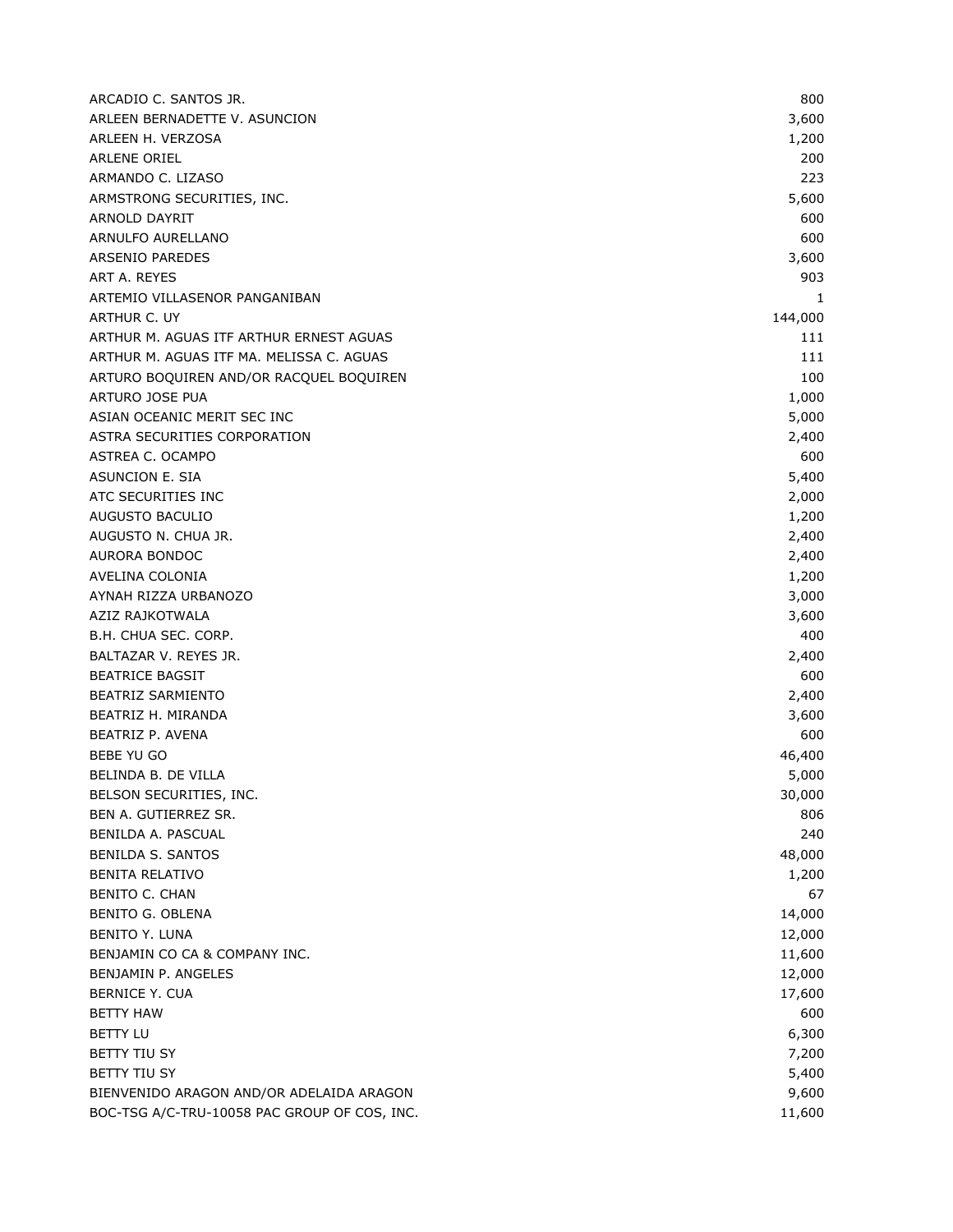| BONIFACIA TAN DY                             | 4,000     |
|----------------------------------------------|-----------|
| BONIFACIO M. CABATIT                         | 400       |
| <b>BONITA CHUANG</b>                         | 2,000     |
| <b>BRENDA SO</b>                             | 18,057    |
| BRENDA ELAYNE YU                             | 200       |
| CAFRA BROTHERS SEC., INC.                    | 13,200    |
| CARLITO CASAJE                               | 1,200     |
| CARLITO CUNANAN III                          | 600       |
| <b>CARLITO PAGTALUNAN</b>                    | 600       |
| CARLO MAGNO TORRES                           | 2,000     |
| CARLOS CO                                    | 7,200     |
| <b>CARLOS NOCON</b>                          | 2,400     |
| CARLOS Q. OLORES                             | 1,200     |
| CARLOS T. CASTRO                             | 600       |
| CARLOTA VALENZUELA                           | 10,000    |
| CARMELITA M. YONZON                          | 1,200     |
| CARMELO OBCEMEA                              | 7,200     |
| CARMELO VICTOR CRISANTO JR.                  | 100       |
| CARMEN HENARES AND/OR ANTONIO M. HENARES     | 12,000    |
| <b>CARMEN TIU</b>                            | 6,000     |
| CARMEN A. DE LOS REYES                       | 600       |
| CARMEN L. FERNANDEZ                          | 1,400     |
| CAROL T. TEODORO                             | 4,000     |
| CAROLINA TAN                                 | 400       |
| CAROLINA G. JIMENEZ                          | 4,000     |
| CATALINO MACARAIG JR AND/OR ARACELI MACARAIG | 140,000   |
| <b>CATHERINE CHOA</b>                        | 18,000    |
| CATHERINE L. TAN                             | 1,200     |
| <b>CEBU LIBERTY LUMBER</b>                   | 2,203,200 |
| <b>CECIL UNGCO</b>                           | 24,000    |
| CECILIA CAROLINA A. BALGOS                   | 2,400     |
| CECILIA G. CHUA                              | 903       |
| CECILIA GRACE DE LOS REYES                   | 500       |
| <b>CELIA ANGELES</b>                         | 3,611     |
| CELIA M. JAZMINES AND/OR GINA M. JAZMINES    | 13,200    |
| CELIA Y. LEONG                               | 200       |
| <b>CELINA NGOCHUA</b>                        | 18,000    |
| CELSIE DELA CRUZ                             | 1,200     |
| <b>CESAR DELA PAZ</b>                        | 2,400     |
| CESAR SALDANA AND/OR ELIZABETH SALDANA       | 200       |
| <b>CESAR TOPACIO</b>                         | 200       |
| CESAR A. RUBIO AND/OR FELICIDAD RUBIO        | 28,800    |
| CESAR A. SEVILLA                             | 18,000    |
| CHANDRA HARCHANDANI                          | 4,000     |
| CHANITA A. DEL PRADO                         | 600       |
| CHARLES ANDREW PANGANIBAN                    | 100       |
| CHARLES C. CUASO                             | 1,200     |
| CHARLIE LIM                                  | 18,057    |
| <b>CHARMAINE UY</b>                          | 500       |
| CHAY LUAN ANG LIM                            | 10,000    |
| <b>CHING TIONG KENG</b>                      | 133,200   |
| CHING TIONG KENG AND/OR CYNTHIA D. CHING     | 150,000   |
|                                              |           |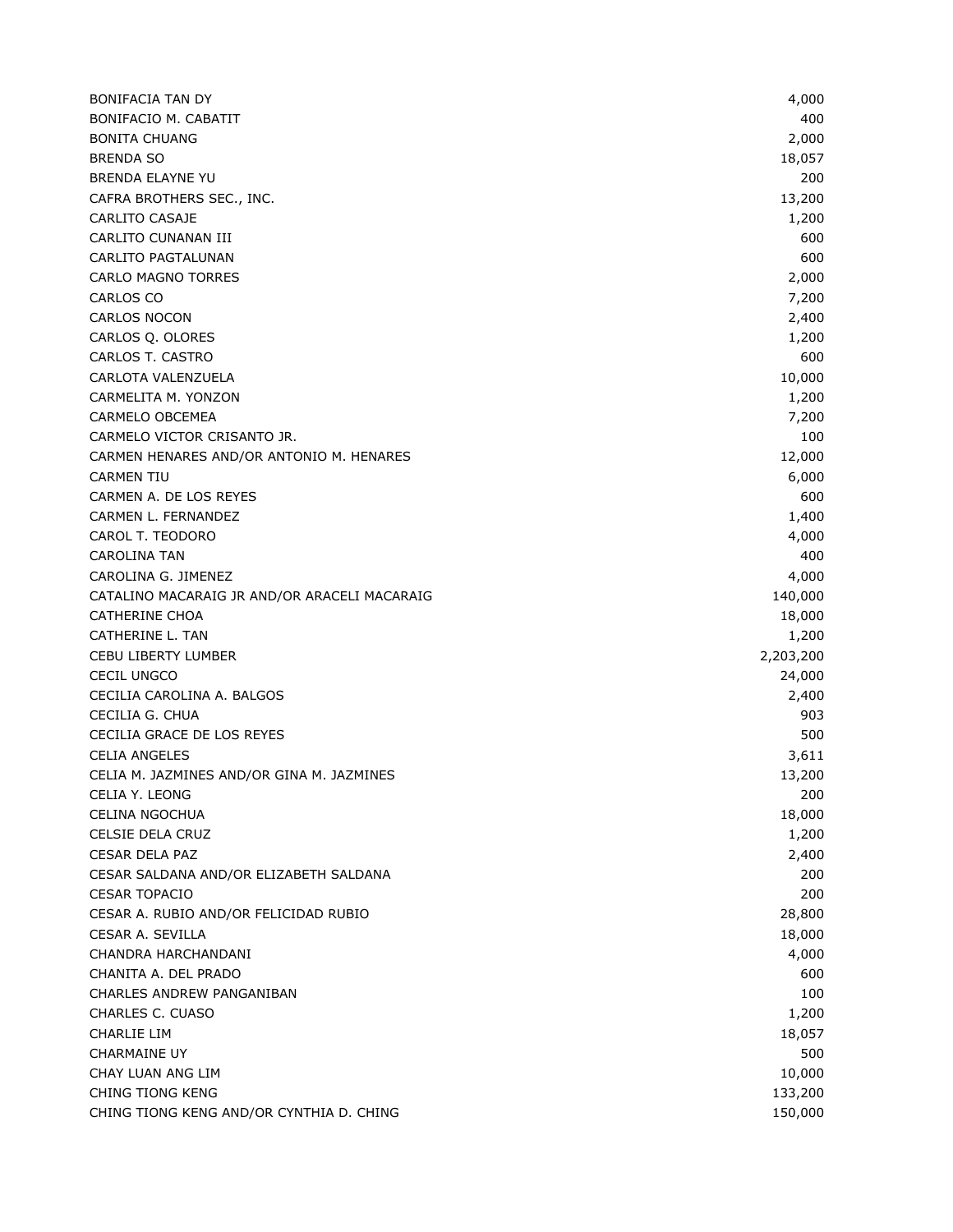| CHRIS DOMINIC TYCHUACO AND/OR L. TYCHUACO           | 23           |
|-----------------------------------------------------|--------------|
| <b>CHUA SE KIAT</b>                                 | 674          |
| CIRIACO D. LAPID                                    | 600          |
| CIRILO T. TOLOSA                                    | 12,000       |
| CITIBANK SECURITIES, INC.                           | 6,500        |
| CITICORP SCRIMGEOUR VICKERS PHILS., INC.            | 4,500        |
| CITICORP VICKERS PHILS., INC.                       | 900          |
| CITISECURITIES, INC.                                | 4,000        |
| CITY SAVINGS BANK RETIREMENT FUND                   | 200          |
| CLARITA G. ZAPATA                                   | 2,400        |
| <b>CLAUDIA PUZON</b>                                | 600          |
| CLIFFORD CHUA VELASCO YU                            | 12,000       |
| CO GUAN                                             | 600          |
| CO TING PIAN                                        | 300          |
| <b>CONCEPCION PASION</b>                            | 1,200        |
| CONNELL SECURITIES INC.                             | 7,500        |
| <b>CONRADO TAN</b>                                  | 1,800        |
| CONRADO C. FRANCISCO                                | 400          |
| CONSOLIDATED FUNDING CORPORATION                    | 611          |
| CONSTANTINO CHUA                                    | 800          |
| <b>CONSUELO YSMAEL</b>                              | 14,400       |
| CONSUELO A. SAMSON                                  | 2,400        |
| CONSUELO D. GARCIA                                  | 800          |
| CONSUELO JURADO TAN                                 | 1,000        |
| CORA FELISARIO                                      | 600          |
| CORAZON T. MACLANG                                  | 4,800        |
| COTABATO LIGHT & POWER COMPANY INC. RETIREMENT FUND | 200          |
| CRISALDO BAUTISTA                                   | 200          |
| CRISPA TEXTILES, INC.                               | 24,000       |
| CRISTINO L. PANLILIO                                | 96,000       |
| CSV PHILS. INC. A/C JULIO GUIDOTTI JR.              | 4,000        |
| CUALOPING SEC. CORP.                                | 2,500        |
| CUALOPING SEC. CORP.                                | 2,900        |
| <b>CYNTHIA NULLAS</b>                               | 400          |
| CYNTHIA PARAS SANTOS                                | 1,200        |
| CYNTHIA V. OROZCO                                   | 400          |
| D. RAFAEL P. SANTIAGO                               | 400          |
| DAISY GO TIONG                                      |              |
| DALISAY BERNARDO                                    | 1,200        |
|                                                     | 2,400<br>800 |
| DALMACIO GUIDOTE AND/OR MARY GUIDOTE                |              |
| DANIEL MERCADO III                                  | 800<br>400   |
| DANIEL MERCADO SR.                                  |              |
| DANILO NAPALA                                       | 1,000        |
| <b>DANILO TAN</b>                                   | 4,200        |
| DANILO G. MACALINO                                  | 334          |
| DANNY LU                                            | 1,200        |
| DANTE MORALES AND/OR MA LUISA MORALES               | 24,000       |
| DANTE RILLORTA                                      | 1,200        |
| DANTE LAZARO SANTOS                                 | 1,200        |
| DAPHNE AILEEN TAN CHUA                              | 72,000       |
| DAVAO LIGHT & POWER CO., INC. RETIREMENT FUND       | 600          |
| DAVID SYJUECO                                       | 7,200        |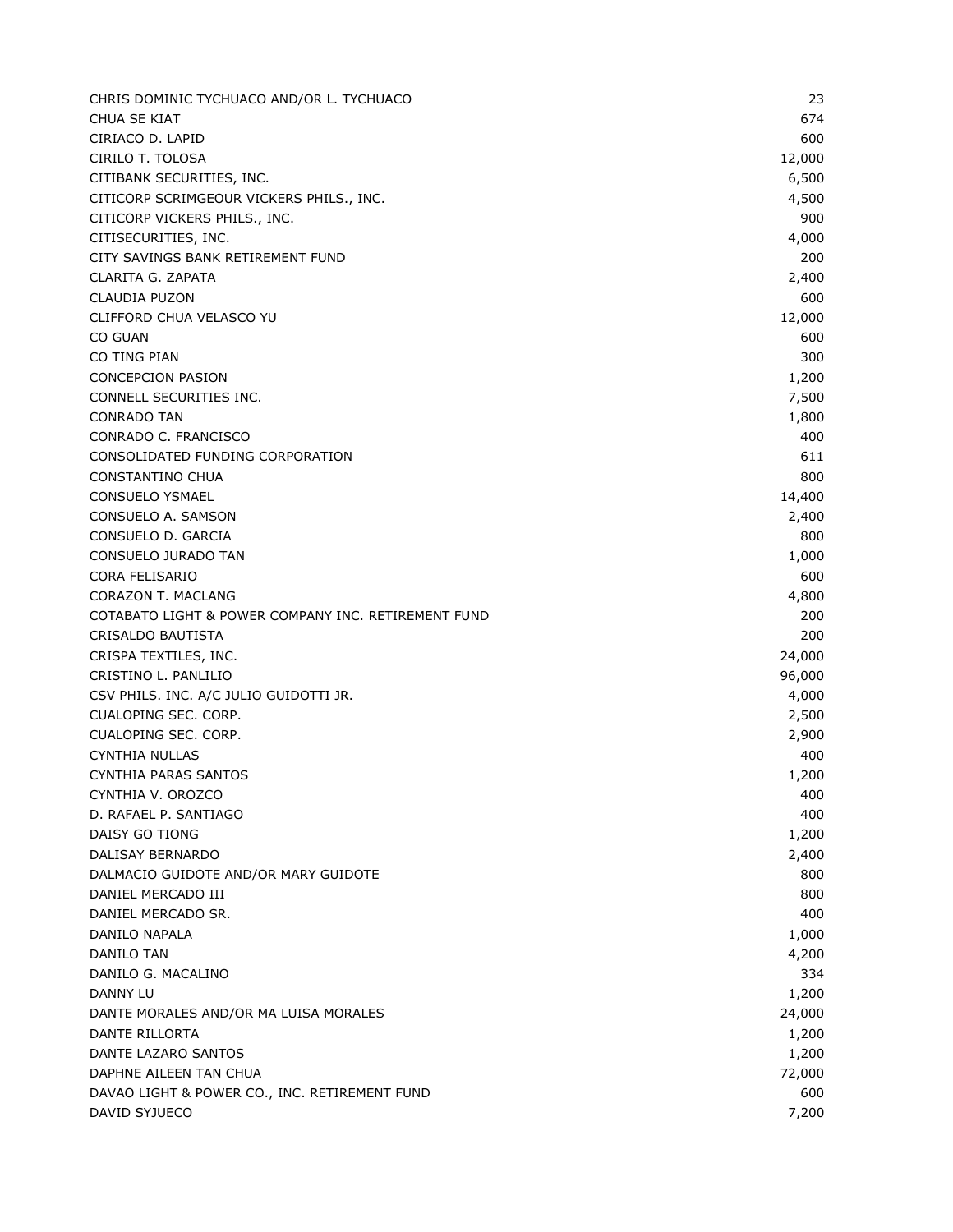| DAVID GO SEC. CORP.                                         | 10,900  |
|-------------------------------------------------------------|---------|
| DAVID GO SEC. CORP. #3057                                   | 1,800   |
| DAVID GO SEC. CORP. #3075                                   | 3,600   |
| DAVID GO SEC. CORP. #3570                                   | 600     |
| DAVID I. CASTRO                                             | 600     |
| DEBBIE C. GOH                                               | 42,000  |
| DEE KWAN YAN AND/OR CHRISTINA DEE                           | 50,000  |
| DELFIN A. SISON                                             | 2,400   |
| DELFIN S. MA. ANDREA THERESA K.DE LA CRUZ DE LA CRUZ JR. OR | 12,600  |
| DENISA Y. TONG                                              | 81,000  |
| DENNIS DEL ROSARIO                                          | 2,400   |
| DEQUITA ARABIA                                              | 1,200   |
| <b>DEXTER BATALLA</b>                                       | 4,000   |
| DHARMALA SECURITIES PHILS INC.                              | 2,200   |
| DIANA DEL MUNDO                                             | 1,000   |
| DIOSDADO SANTOS AND/OR REMEDIOS SANTOS                      | 200     |
| DIVINA VALERIANO                                            | 250     |
| DMT SECURITIES (PHILS.) INC.                                | 15,400  |
| <b>DOLORES LOPEZ</b>                                        | 10,800  |
| <b>DOLORES ONG</b>                                          | 400     |
| <b>DOLORES ROSALES</b>                                      | 6,300   |
| DOLORES P. SANTIAGO                                         | 100     |
| DOMINADOR F. CORRALES                                       | 200     |
| DOMINGO ANGELO B. LOPEZ                                     | 600     |
| <b>DORENE YANG</b>                                          | 600     |
| DOROTHY TANUNLIONG                                          | 4,000   |
| DOULATRAM MELWANI                                           | 18,675  |
| DY CHIN CHIN                                                | 4,000   |
| E. CHUA CHIACO SECURITIES INC.                              | 4,500   |
| EAST WEST CAPITAL CORP.                                     | 5,800   |
| EASTERN SECURITIES DEV. CORP.                               | 35,000  |
| EBC SECURITIES CORP.                                        | 22,800  |
| EBC TA# 99-00006-99                                         | 1,000   |
| EDDIE LIM                                                   | 18,000  |
| EDDIE C. CHAVEZ                                             | 3,600   |
| EDELWINA D. BARTOLO                                         | 2,400   |
| EDGAR ALLAN J. JENSEN                                       | 1,200   |
| <b>EDGARDO S. TORRES</b>                                    | 600     |
| EDILBERTO J. GUBALLA                                        | 913     |
| EDISON DY GO                                                | 33,000  |
| EDITH DEE DY-CHIAO                                          | 1,500   |
| EDMUNDO MADRAZO                                             | 32,500  |
| EDUARDO C. ARROJADO                                         | 12,000  |
| EDUARDO J. CORTES                                           | 12,000  |
| EDUARDO M. PANGAN                                           | 600     |
| EDUARDO M. VARONA                                           | 2,000   |
| EDUARDO V. LORENZO                                          | 12,000  |
| EDWARD CHEOK                                                | 500     |
| <b>EDWIN AMODO</b>                                          | 2,000   |
| EDWIN B. LIM                                                | 120,000 |
| EDWIN L. CHENG                                              | 12,000  |
| EDWIN M. RIZON                                              | 2,000   |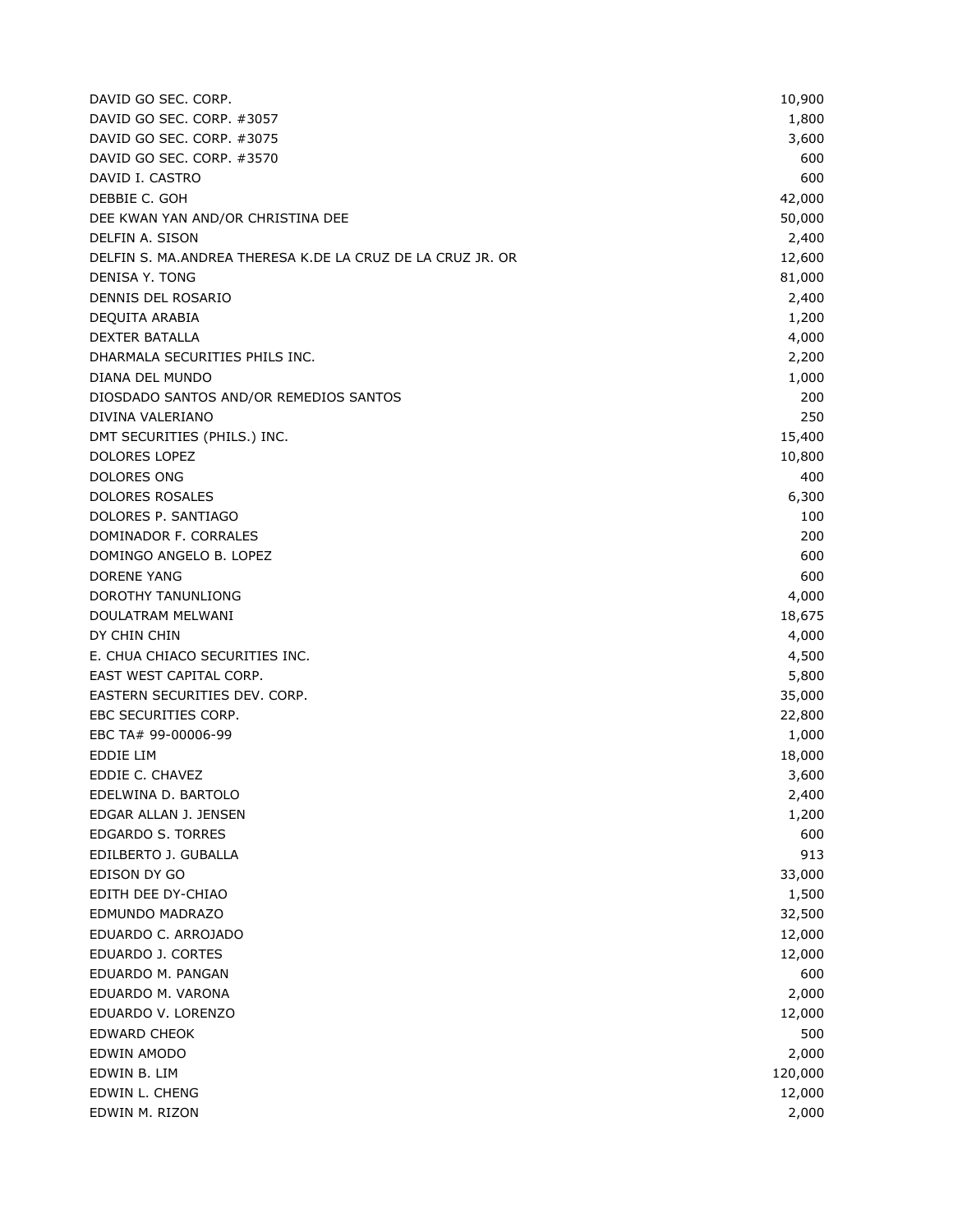| EDWINA M. SANCHEZ                                | 3,000      |
|--------------------------------------------------|------------|
| EILEEN ANN B. KLIATCHKO                          | 400        |
| ELADIO DELOS SANTOS                              | 18,057     |
| <b>ELBERT ZOSA</b>                               | 45,000     |
| ELBERT M. ZOSA                                   | 37,500     |
| <b>ELENA CAW</b>                                 | 11         |
| ELENA PEREZ                                      | 10,000     |
| ELINO P. FOJAS AND/OR ANGELICA FOJAS             | 400        |
| <b>ELISEO CRUZ</b>                               | 1,200      |
| <b>ELISEO REPAS</b>                              | 600        |
| <b>ELIZABETH CHENG</b>                           | 400        |
| ELIZABETH GOKONGWEI                              | 40,000     |
| ELIZABETH YU                                     | 8,737,200  |
| ELIZABETH K. YEE                                 | 4,000      |
| ELIZABETH LIM TAN                                | 72,000     |
| ELIZABETH M. VILLANUEVA                          | 200        |
| ELIZABETH M. ZARATE                              | 42,000     |
| ELIZABETH Y. GOKONGWEI AND/OR JOHN GOKONGWEI JR. | 988,000    |
| ELIZABETH YU GOKONGWEI                           | 499,500    |
| ELOISA S. MABUTAS                                | 2,918      |
| ELSA ALVIAR ESPELETA                             | 6,000      |
| ELSIE BODOLLO CHAN                               | 800        |
| ELVIRA LEDESMA                                   | 500        |
| <b>ELVIS YOUNG</b>                               | 20,000     |
| ELVIS YOUNG AND/OR FELICIANO YU                  | 4,800      |
| ELVIS YOUNG AND/OR MARGARET YU                   | 16,800     |
| ELVIS YOUNG AND/OR MARGARET YU                   | 7,200      |
| <b>ELY CHUA</b>                                  | 202        |
| <b>EMERALDA YAP</b>                              | 3,600      |
| <b>EMILY SORIANO</b>                             | 800        |
| <b>EMILY B. TOLENTINO</b>                        | 1,806      |
| <b>EMILY BENEDICTO CHIOSON</b>                   | 500        |
| <b>EMMA FABRE</b>                                | 240        |
| <b>EMMANUEL C. MATIAS</b>                        | 6,000      |
| <b>EMMANUEL C. PORTUGAL</b>                      | 2,000      |
| EMMANUEL C. ROJAS JR.                            | 601        |
| <b>EMMANUEL F. LUY</b>                           | 2,000      |
| ENRICO PINEDA AND/OR ALMA PINEDA                 | 1,200      |
| <b>ENRICO VALMONTE</b>                           | 200        |
| ENRICO G. VELASCO                                | 10,800     |
| ENRIQUE ABELLERA SANTOS                          | 3,600      |
| ENRIQUE D. PEREZ                                 | 18,000     |
| ENRIQUE P. TUAZON                                | 2,400      |
| EQUITIWORLD SECURITIES, INC.                     | 11,000     |
| ERIC VILLAFRANCA AND/OR CECILIA CRUCENA          | 30,000     |
|                                                  |            |
| ERLINDA B. TUANO<br>ERNEST L. ESCALER            | 200        |
| ERNESTO CAYETANO                                 | 1,500      |
|                                                  | 36,000     |
| <b>ERNESTO MORENO</b>                            | 700<br>271 |
| ERNESTO L. SALAS                                 |            |
| ERNESTO T. SY                                    | 11,000     |
| ERWIN TANUNLIONG ITF GUADALEIN TANUNLIONG        | 3,000      |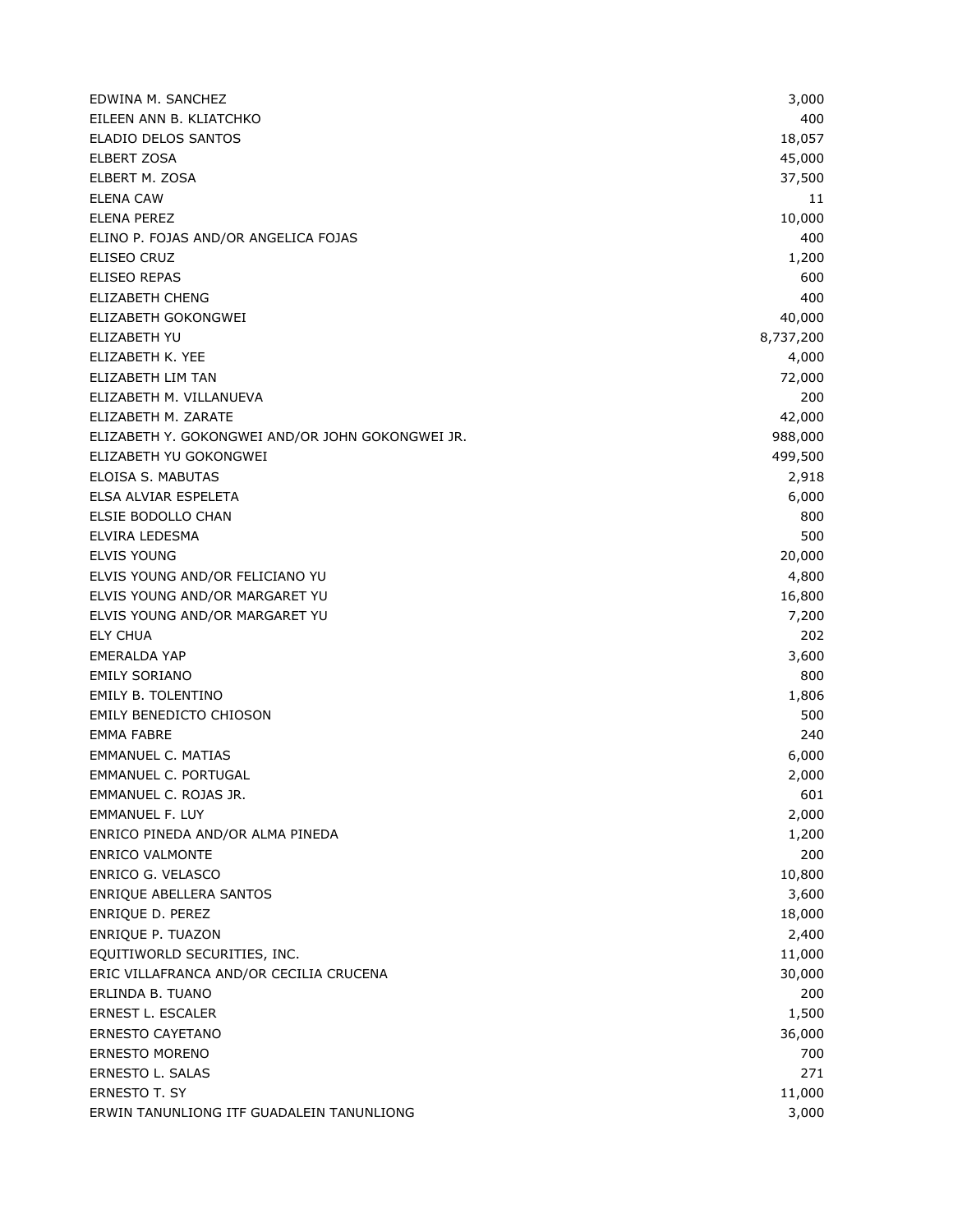| ERWIN TANUNLIONG ITF MARJOLEIN TANUNLIONG | 3,000   |
|-------------------------------------------|---------|
| <b>ERWIN T. TANUNLIONG</b>                | 5,000   |
| ESMERALDA G. PUNO                         | 21,000  |
| ESPERANZA DAVID                           | 600     |
| ESPERANZA U. QUA                          | 15,000  |
| ESTEFANIO M. GACAD                        | 400     |
| <b>ESTELA PINLAC</b>                      | 960     |
| <b>ESTHER BACHOCO</b>                     | 4,800   |
| ESTRELLA GO CO AND/OR FERDINAND CO        | 48,000  |
| ETHELINDA GASPAR                          | 3,600   |
| EUFEMIA ZULUAGA                           | 400     |
| EUGENIO PICAZO                            | 38      |
| EULALIO B. FERNANDEZ                      | 3,634   |
| EUSEBIO E. LLAMAS                         | 171     |
| EVA POLICAR-BAUTISTA                      | 400     |
| EVA A. ANGCANAN                           | 1,200   |
| EVANGELINA LAPITAN                        | 600     |
| EVANGELINE G. VILLAMAR                    | 200     |
| <b>EVELYN MAGAT</b>                       | 750     |
| <b>EVELYN YOUNG</b>                       | 7,200   |
| EVELYN B. ROCES                           | 1,200   |
| EVELYN B. ROCES                           | 1,000   |
| EVELYN D. QUITAIN                         | 200     |
| EVELYN E. REAL                            | 4,800   |
| EVELYN G. MAGAT                           | 250     |
| EVELYN G. MAGAT                           | 50      |
| F. YAP SECURITIES, INC.                   | 12,000  |
| FAITH YU GOKONGWEI                        | 20,000  |
| FE FERNANDEZ AND/OR MARIA FE NEUMANN      | 4,800   |
| FE B. SUANSING                            | 100     |
| FEB STOCK BROKERS, INC.                   | 2,640   |
| FEB STOCK BROKERS, INC. (ER00112)         | 800     |
| FEB STOCK BROKERS, INC. (JK891)           | 600     |
| FEBTC #103-00507                          | 156,240 |
| FEBTC #201-00085                          | 3,316   |
| FEBTC #202-00043                          | 20,000  |
| FEBTC #203-00056                          | 600     |
| FEBTC #203-00185                          | 550     |
| FELICIANO L. MIRANDA JR.                  | 400     |
| <b>FELIPE CHAN</b>                        | 18,300  |
| FELIPE C. YAP AND/OR JULIA U. YAP         | 1,200   |
| FELIPE J. ALFONSO                         | 1,200   |
| FELIXBERTO LUMANLAN AND/OR BENJ LUMANLAN  | 200     |
| FELIXBERTO U. BUSTOS JR.                  | 12,000  |
| FERDINAND CO AND/OR CHRISTOPHER CO        | 120,000 |
| FERDINAND SANTOS                          | 100     |
| FERDINAND L. DIJAMCO                      | 2,000   |
| FERNANDO CO                               | 4,800   |
| FERNANDO C. COJUANGCO                     | 2,000   |
| FIDEL CHUA                                | 7,200   |
| FIDELA CALIMOSO CONFESOR                  | 800     |
| FILIPINA G. JUAN                          | 400     |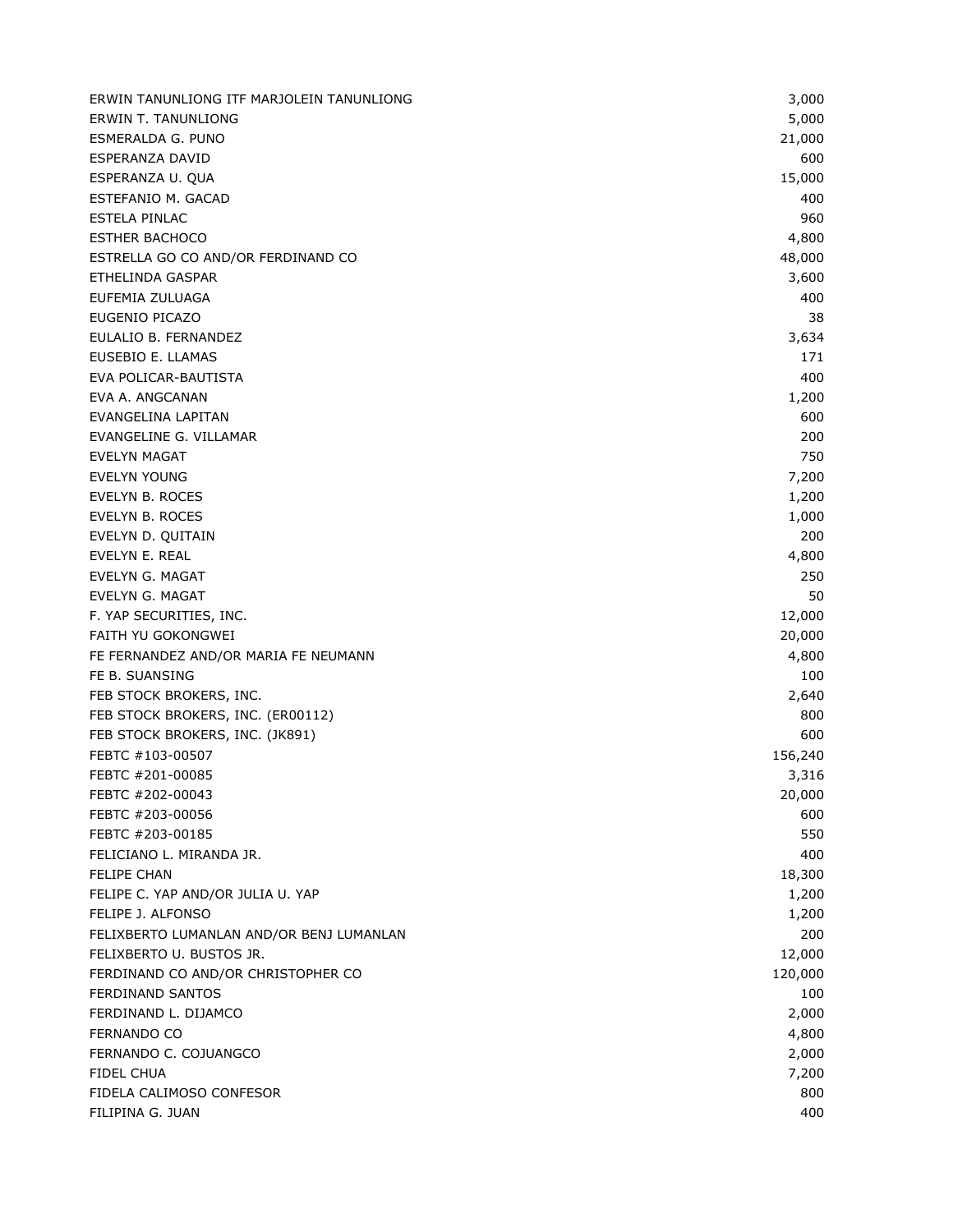| <b>FLOR ANDRES</b>                        | 10,200  |
|-------------------------------------------|---------|
| <b>FLOR ANGELA HELBANO</b>                | 1,200   |
| <b>FLORA PASCUAL</b>                      | 200     |
| FLORA-GRACE M. JIMENEZ                    | 6,000   |
| <b>FLORANTE SOLOMON</b>                   | 300     |
| FLORENCE HO AH ANG                        | 4,000   |
| FLORENDO MARIANO                          | 3,600   |
| FLORIAN SAN PEDRO                         | 1,200   |
| FORTUNE SECURITIES INC                    | 400     |
| FRANCIS PANDARAOAN                        | 1,200   |
| FRANCIS L. ESCALER                        | 1,000   |
| FRANCISCA DELA CRUZ AND/OR MILAN ROA      | 2,400   |
| FRANCISCO SANDICO                         | 100     |
| FRANCISCO A. SANDICO                      | 500     |
| FRANCISCO D. VARUA                        | 4,200   |
| FRANCISCO ENRIQUEZ JOSEF                  | 5,400   |
| FRANCISCO L. BENEDICTO                    | 150,000 |
| FRANCISCO ORTIGAS SEC., INC. A/C NO. 3633 | 26,000  |
| FRANCISCO ORTIGAS SEC., INC. A/C NO. 4169 | 1,500   |
| FRANCISCO ORTIGAS SEC., INC. A/C NO. 5240 | 1,200   |
| FRANCISCO ORTIGAS SEC., INC. A/C NO. 5850 | 3,600   |
| FRANCISCO ORTIGAS SEC., INC. A/C NO. 5894 | 900     |
| FRANCISCO ORTIGAS SEC., INC. A/C NO. 7812 | 1,800   |
| FRANCISCO S. CALILUNG                     | 23      |
| FRANCO C. YAP                             | 2,400   |
| <b>FRANK HOLZ</b>                         | 1,200   |
| <b>FREDERICK CHAN</b>                     | 9,000   |
| FREDERICK DY GO                           | 337,501 |
| G & L SECURITIES CO. INC.                 | 202,400 |
| G. D. TAN & CO. INC.                      | 2,000   |
| GARY PATRICK P. CERA                      | 1,200   |
| GAUDILIZA NATIVIDAD                       | 400     |
| <b>GENEVIEVE LIM TAN</b>                  | 72,000  |
| <b>GEORGE ANG</b>                         | 600     |
| <b>GEORGINA C. ALACYANG</b>               | 200     |
| GEORGINA M. ALEGRE                        | 2,400   |
| <b>GERALDINE N. RODRIGUEZ</b>             | 1,200   |
| GERARDO AQUINO                            | 4,800   |
| GERVASIO D. CARPIO                        | 400     |
| <b>GIL AMADOR</b>                         | 8,400   |
| <b>GIL BUENAVENTURA</b>                   | 100     |
| GIL CHUA DE LA FUENTE                     | 4,800   |
| <b>GILBERT LIM LIANTING</b>               | 700     |
| <b>GILDA DE JESUS</b>                     | 400     |
| GINA ROSA AND/OR EDITH ACERON RAZON       | 600     |
| GINA ROSE M. SANCHEZ                      | 1,000   |
| <b>GLORIA SANTIAGO</b>                    | 300     |
| GLORIA L. LIM AND/OR JUAN T. LIM          | 12,000  |
| <b>GLORIA LOBIGAS GARCIA</b>              | 1,000   |
| <b>GLORIA P. SANTOS</b>                   | 2,400   |
| <b>GO SIU GIN</b>                         | 1,200   |
| GONZALO P. TIOTUYCO                       | 6       |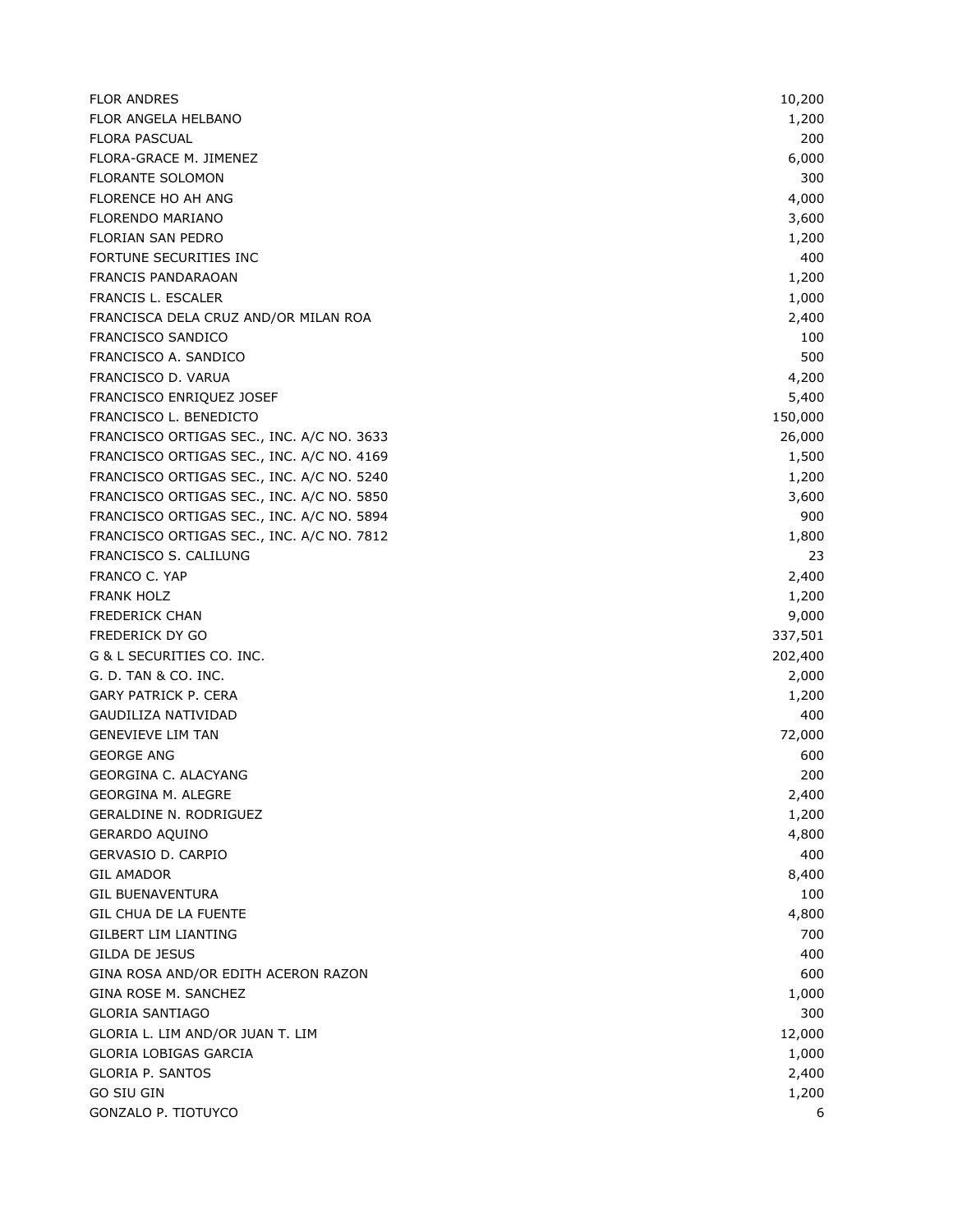| GORONES DEVELOPMENT CORP. RETIREMENT FUND    | 200     |
|----------------------------------------------|---------|
| <b>GRACE HWANG</b>                           | 4,800   |
| <b>GRACIA E. GENUINO</b>                     | 400     |
| <b>GREGORIA K. SY</b>                        | 400     |
| GREGORIO YU JR.                              | 2,400   |
| <b>GREGORIO C. VIRTUCIO</b>                  | 2,000   |
| <b>GREGORIO R. PASCUAL</b>                   | 2,400   |
| GREGORIO S. SAGUINSIN                        | 2,400   |
| <b>GREGORIO U. KILAYCO</b>                   | 3,600   |
| GSIS                                         | 2,000   |
| GUILD SECURITIES, INC.                       | 1,000   |
| GUOCO SECS. (PHILS.), INC. A/C # CO338-A     | 4,000   |
| <b>HAMAHATA TAKERO</b>                       | 60,000  |
| HAN SUI CHENG AND/OR DIANA Y. CHENG          | 70,600  |
| <b>HANS BANZHAF</b>                          | 300     |
| HAO WEE                                      | 30,000  |
| HAROLD L. HEAGNEY                            | 400     |
| HARRY T. PALAO                               | 400     |
| HDI SECURITIES, INC.                         | 1,000   |
| HDI SECURITIES, INC. #1337                   | 10,000  |
| HDI SECURITIES, INC. #1369                   | 5,000   |
| HECTOR FLORENTO AND/OR CECILIA L. LORENZO    | 200     |
| <b>HECTOR G. CALILUNG</b>                    | 56      |
| <b>HELEN CU UNJIENG</b>                      | 2,400   |
| <b>HELEN LIM</b>                             | 400     |
| <b>HELEN T. ABDON</b>                        | 200     |
| <b>HENRY DY</b>                              | 180,000 |
| <b>HENRY TIU</b>                             | 5,400   |
| HERITAGE MGT. & SEC. CORP.                   | 300     |
| HERMENEGILDO ZAYCO                           | 1       |
| <b>HERMIN TAN YU</b>                         | 12,000  |
| HERMINIA M. MESINA                           | 7,200   |
| HERNANDO B. PEREZ                            | 20,571  |
| HILARIO F TAMOR JR.                          | 800     |
| <b>HONORIO REYES- LAO</b>                    | 24,000  |
| <b>HOOVER ABLING</b>                         | 1,200   |
| HOPE YU GOKONGWEI                            | 20,000  |
| HOSPICIO B. BAYONA JR.                       | 1,800   |
| HYDEE MANAGEMENT & RESOURCE CORPORATION      | 31,200  |
| I. ACKERMAN & CO., INC.                      | 8,500   |
| I. B. GIMENEZ SECURITIES INC. A/C #RQ-01     | 500     |
| IBARRA GARCIA ENCARNACION                    | 3,600   |
| IGNACIO O. GOTAO                             | 100     |
| IGNACIO U. OMENGAN                           | 8,400   |
| IMELDA C. MACARAIG                           | 4,800   |
| INDOSUEZ MLA A/C 10849                       | 26,000  |
| INOCENCIA CABALUNA AND/OR FRANKLIN CABALUNA  | 36      |
| INOCENCIA C. CABALUNA AND/OR MANUEL CABALUNA | 361     |
| INTENT PACIFIC INC.                          | 3,000   |
| INTRA-INVEST SECURITIES INC.                 | 25,000  |
| INVESTORS SECURITIES INC.                    | 500     |
| IRENE VIOLA ROCES                            | 12,000  |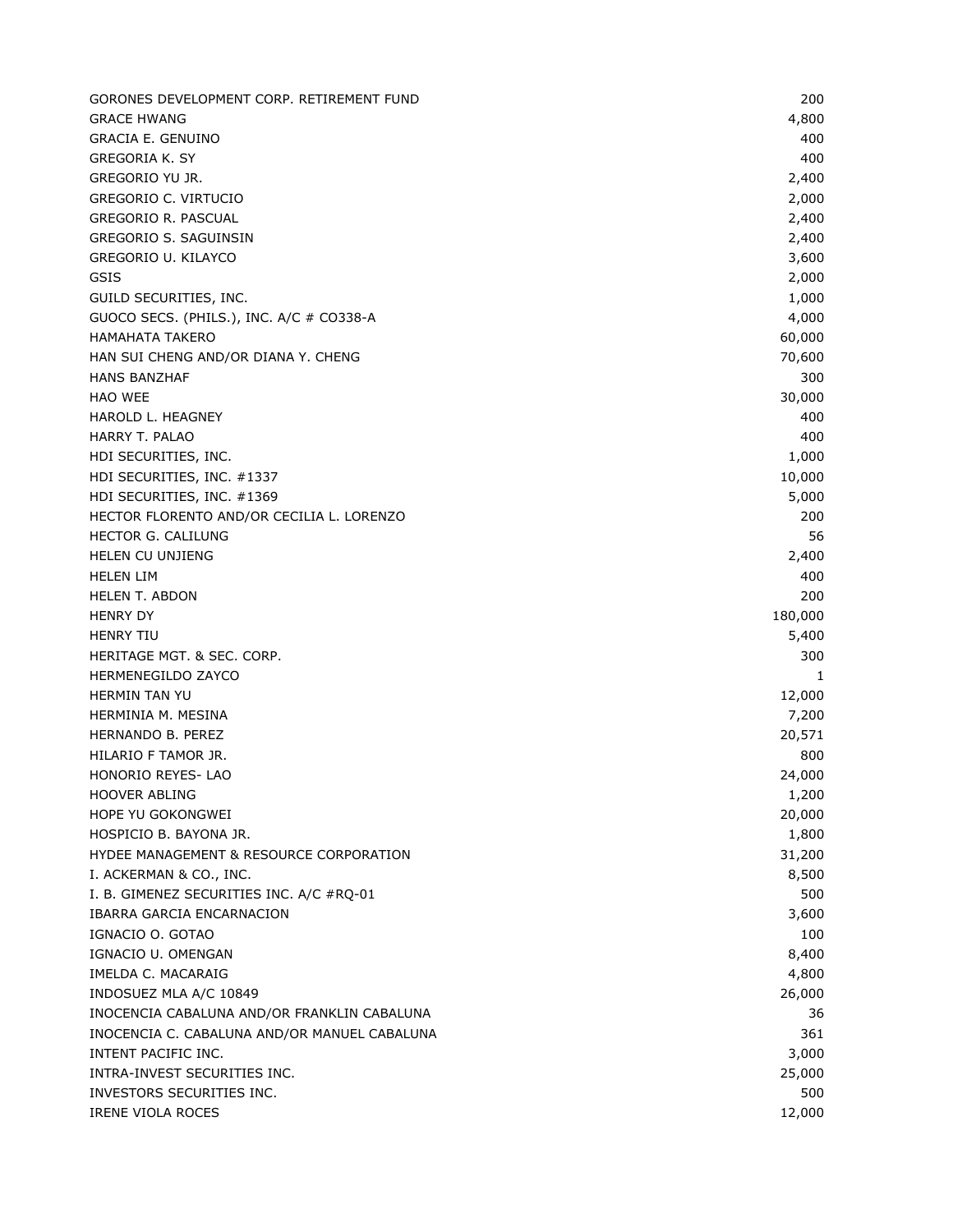| <b>IRMA BAIS</b>                               | 2,400         |
|------------------------------------------------|---------------|
| ISABEL MA. PASCUAL                             | 100           |
| <b>ISABELITA ONG</b>                           | 800           |
| ISAGANI DE CASTRO                              | 7,200         |
| ISAGANI B. CASIMIRO                            | 200           |
| <b>ISIDRO ONG</b>                              | 19,200        |
| <b>ISIDRO YATCO</b>                            | 7,200         |
| J. ANTONIO QUILA                               | 18,000        |
| J. G. SUMMIT HOLDINGS, INC.                    | 2,496,114,787 |
| J. M. BARCELON & CO. INC.                      | 16,000        |
| J. MELVIN J.                                   | 1,000         |
| <b>JACINTO GUEVARA</b>                         | 300           |
| JACOB ASSAD JR.                                | 400           |
| JACQUELINE M. SANDICO                          | 1,200         |
| JAE M. GUANIO                                  | 1,200         |
| JAIME PO                                       | 1,204         |
| JAIME C. MANEJERO                              | 600           |
| JAMES C. WEE                                   | 1,200         |
| JAMES L. CHIONGBIAN                            | 100,000       |
| JAMES L. GO                                    | 1,685,994     |
| JANE V. VELASQUEZ                              | 3,000         |
| JANET CO LEY                                   | 48,000        |
| <b>JANICE NG</b>                               | 2,000         |
| JAPPINEN ERKKI KALEVI                          | 5,417         |
| JASON G. YU                                    | 11,610        |
| JAVIER D. CARBONELL                            | 4,800         |
| JE-EL CONSTANTINO-ONG                          | 900           |
| <b>JEANETTE WONG</b>                           | 19            |
| JEBSENS MARITIME AGENCIES INC. RETIREMENT FUND | 200           |
| <b>JELLY HO</b>                                | 3,600         |
| JENN WOEI SECURITIES INC.                      | 16,000        |
| JENNIFER C. LIM AND/OR JEFFREY C. LIM          | 100,000       |
| JEROME D. ONG                                  | 400           |
| <b>JERRY CASTRO</b>                            | 2,400         |
| <b>JESSE TANTING</b>                           | 3,000         |
| JESUS A. JACINTO JR.                           | 200           |
| JESUS F. ZARANDIN                              | 26,400        |
| <b>JIMMY TY</b>                                | 1,400         |
| JIMMY M. MAALA                                 | 1,000         |
| JIMMY T. SY                                    | 8,000         |
| JOAQUIN SINGSON                                | 2,400         |
| JOAQUIN TAN AND/OR SUZARA TAN                  | 3,600         |
| JOCELYN HO                                     | 1,800         |
| JOCELYN T. TING                                | 400           |
| <b>JOEL VALDEZ</b>                             | 6,000         |
| JOEL F. DESCALLAR                              | 600           |
| JOEL R. BANAL                                  | 7,500         |
| JOHN GOKONGWEI JR.                             | 8,124,721     |
| <b>JOHN WONG</b>                               | 3,200         |
| JOHN L. GOKONGWEI JR                           | 300,000       |
| JOHNNIE MATULAC                                | 1,800         |
| JOHNNY LEE                                     | 1,200         |
|                                                |               |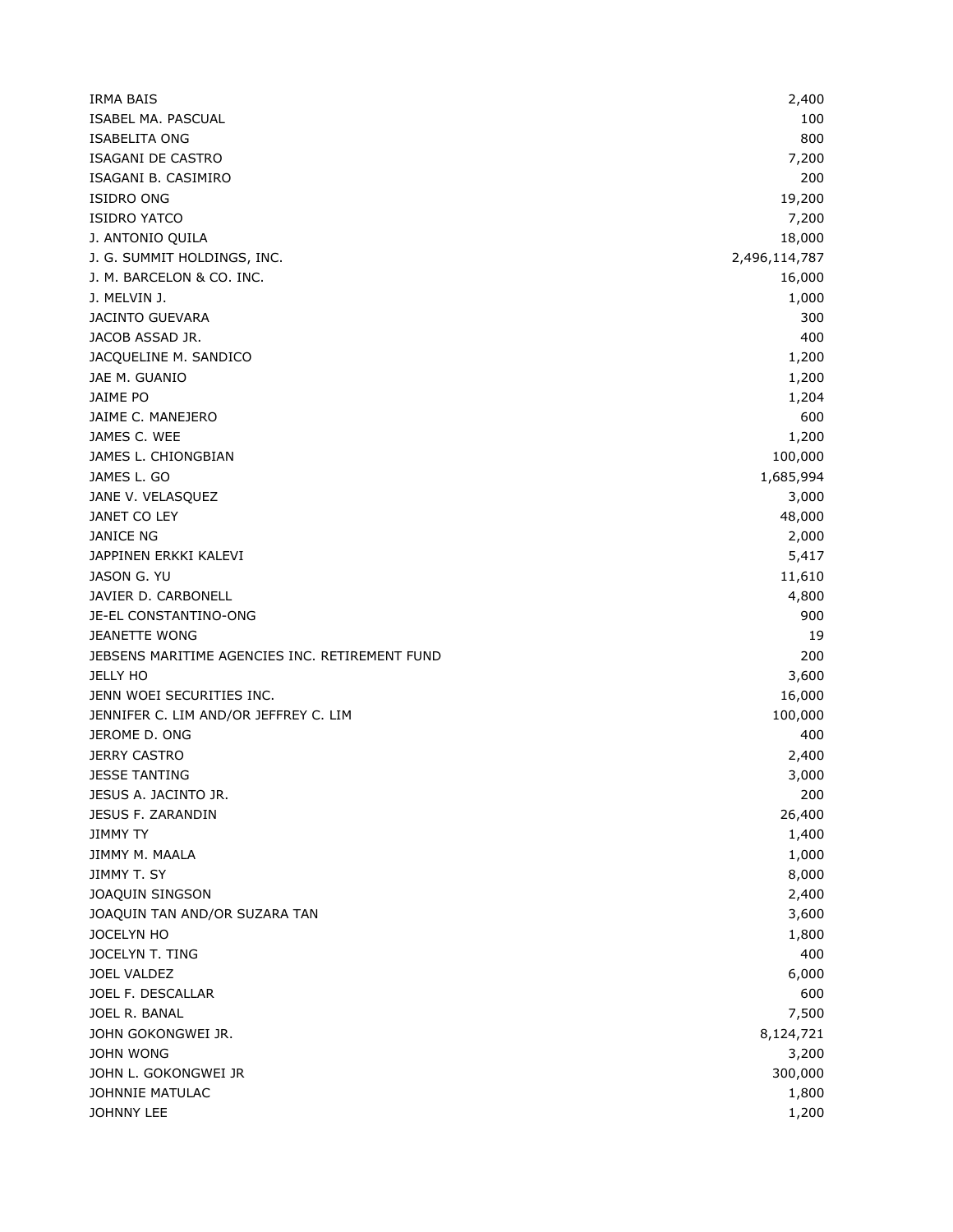| JOHNSON ROBERT G. GO JR.                                        | 1       |
|-----------------------------------------------------------------|---------|
| JOHNSON ROBERT LIM GO                                           | 1       |
| <b>JOLLY TING</b>                                               | 136,800 |
| JONATHAN QUE                                                    | 700     |
| JONATHAN P. CATAHAN                                             | 2,000   |
| JORGE MA. A. YUSON                                              | 7,200   |
| <b>JOSE ARBOLEDA</b>                                            | 2,400   |
| JOSE BONOAN JR. AND/OR STELLA B. CASTELLANES                    | 4,000   |
| JOSE DE GUZMAN                                                  | 12,000  |
| JOSE TOMIMBANG AND/OR FILEMON TOMIMBANG AND/OR GENARO TOMIMBANG | 200     |
| JOSE C. VASQUEZ                                                 | 200     |
| <b>JOSE DANIEL JAVIER</b>                                       | 150     |
| JOSE E. LIMJOCO                                                 | 200     |
| JOSE EDGARDO SAN JUAN CRUZ                                      | 4,800   |
| JOSE EDMUNDO OCAMPO REYES                                       | 1,000   |
| JOSE G. CERVANTES                                               | 600     |
| JOSE G. REYES II                                                | 2,400   |
| JOSE L. SANTOS                                                  | 4,800   |
| <b>JOSE MARTE ABUEG</b>                                         | 400     |
| JOSE O. CASTRO                                                  | 10,000  |
| <b>JOSE RAMON CRUZ</b>                                          | 3,600   |
| JOSE V. SIENES                                                  | 1,200   |
| JOSEFINA FAJARDO                                                | 800     |
| JOSEFINA CRISELDA CUDIAMAT                                      | 200     |
| JOSEFINA M. HULDONG                                             | 200     |
| JOSELO D. MARQUEZ                                               | 200     |
| JOSEMARIA PABALAN VALDES                                        | 2,400   |
| <b>JOSEPH REYES</b>                                             | 1,200   |
| <b>JOSEPH ROLDAN</b>                                            | 1,800   |
| JOSEPH C. ONG                                                   | 4,000   |
| JOSEPH H. VIOLA                                                 | 1,200   |
| JOSEPH J. MELVIN                                                | 10,400  |
| JOSEPH VINCENT T. SANCHEZ                                       | 1,200   |
| <b>JOSEPHINE LUGTU</b>                                          | 2,000   |
| JOSEPHINE D. UY                                                 | 3,200   |
| JOSEPHINE J. FRANCISCO                                          | 1,200   |
| JOSEPHINE T. BUENSUCESO                                         | 400     |
| <b>JOWETT SY</b>                                                | 200     |
| <b>JUAN SEGUNDO</b>                                             | 2,400   |
| JUAN ANDRES MONTOYA                                             | 100     |
| JUAN B. HERNANDEZ                                               | 1,000   |
| JUAN BENJAMIN SORIANO                                           | 1,800   |
| <b>JUAN MIGUEL MORAS</b>                                        | 400     |
| JUAN MIGUEL L. ESCALER                                          | 499     |
| JUANARIO L. FRANCISCO                                           | 2,400   |
| JUANITA E. PARADJI                                              | 400     |
| JUANITA M. LIM                                                  | 2,000   |
| JUANITA O. SERZO                                                | 2,400   |
| JUANITA TENG DE LA CRUZ                                         | 2,000   |
| <b>JUANITO CUASON</b>                                           | 68,617  |
| <b>JUANITO SY</b>                                               | 3,600   |
| JUANITO TAN AND/OR CHRISTINE TAN                                | 22,000  |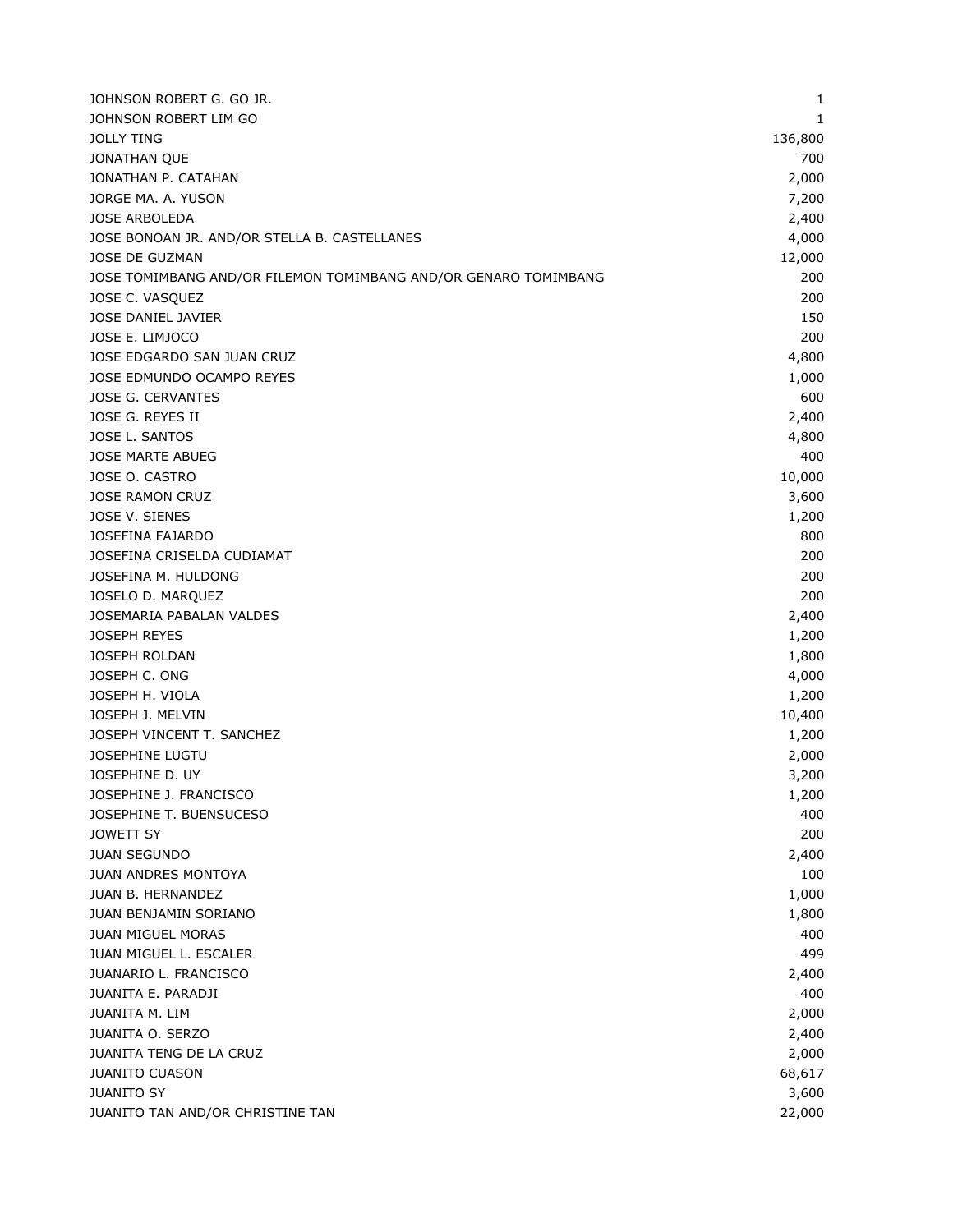| <b>JUANITO UY</b>              | 10,000  |
|--------------------------------|---------|
| JUANITO C. CASTANEDA JR.       | 6,000   |
| <b>JUANITO J. ARROYO</b>       | 600     |
| <b>JUDY B. BARBOSA</b>         | 1,000   |
| <b>JULIA P. BAUTISTA</b>       | 18,000  |
| JULIA THERESA SANTIAGO YAP     | 2,400   |
| JULIET O. TANQUIENG            | 4,800   |
| JULIO GUIDOTTI JR.             | 1,200   |
| JULIO O. SY SR.                | 24,000  |
| JULIUS J. SANVICTORES          | 1,000   |
| K. H. JOSEPH UY                | 7,200   |
| <b>KAREN CHOA</b>              | 50,000  |
| KAREN B. DOMINGUEZ             | 3,600   |
| <b>KAREN Y. CUA</b>            | 1,200   |
| KATHRINA ENTERPRISES INC.      | 4,200   |
| <b>KELVIN PO</b>               | 400     |
| <b>KEN GRUMLEY</b>             | 800     |
| KENNETH GRUMLEY ITF MARCO      | 500     |
| KHOON POI                      | 73,200  |
| <b>KING TAN</b>                | 200     |
| L. M. GARCIA & ASSOCIATES INC. | 48,000  |
| LACSON STREEGAN INSURANCE CO   | 2,000   |
| LANCE GOKONGWEI                | 1       |
| LAO HAN LIONG                  | 1,200   |
| <b>LAURA CO</b>                | 400     |
| LAURA A. POLUMBARIT            | 1,200   |
| LAURA T. SANCHEZ               | 2,400   |
| LELY L. CHUA                   | 1,000   |
| LENIE GRACE A. PASCUAL         | 240     |
| LEO ROMERO                     | 1,000   |
| LEONARDO BENIGNO JAVIER TAN    | 402     |
| LEONARDO M. ERMITA             | 4,800   |
| LEONILA M. PEREZ               | 1,200   |
| <b>LETICIA SY</b>              | 1,800   |
| LETICIA D. LIWAG               | 1,800   |
| LIBERATO BAUTISTA              | 200     |
| LIBRADO S. CALILUNG            | 21      |
| LIGAYA P. GOLEZ                | 3,000   |
| LILIA P ESTRADA                | 200     |
| LILIA R. DE LA PAZ             | 1,000   |
| LILIAN DE HUA CHAN             | 1,000   |
| <b>LILY ANG</b>                | 7,200   |
| LILY ANN LIM TAN               | 72,000  |
| LILY L. CU                     | 18,000  |
| LILY S. HO                     | 6,000   |
| LIM YU KAN                     | 666     |
| LIN LIN G. CHUNG               | 36,000  |
| LINDA ROSE NG KAWSEK           | 48,600  |
| LINELL ALVERO                  | 800     |
| LING LING HAW                  | 301     |
| LISA YU GOKONGWEI              | 180,000 |
| LOLITA M. SY                   | 4,000   |
|                                |         |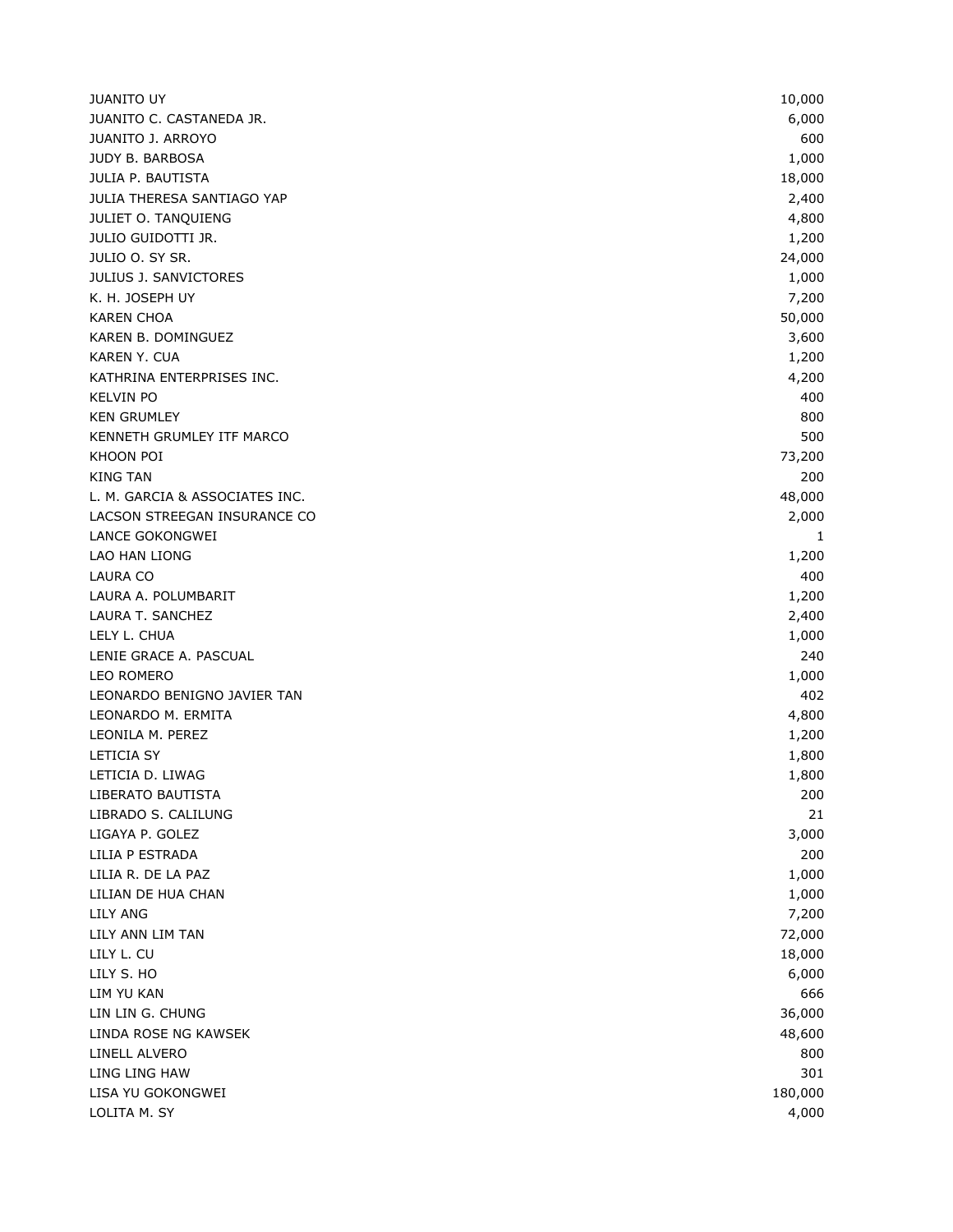| LOPE M. YUVIENCO                                    | 20,400 |
|-----------------------------------------------------|--------|
| LOREMILLA C. CABALUNA AND/OR INOCENCIO CABALUNA     | 108    |
| <b>LORENZO TAN</b>                                  | 7,800  |
| LORENZO JUAN CHUA                                   | 3,000  |
| LORNA C. FERNANDO                                   | 600    |
| LORNA JOYCE T. TANG                                 | 3,400  |
| LORNA V. ALVAREZ                                    | 1,200  |
| LOUISE Y. GOCHAN                                    | 2,400  |
| LOURDES FLORENTINO                                  | 200    |
| LOURDES GATCHALIAN AND/OR RAQUEL BARRIENTOS         | 1,200  |
| LOURDES ROXAS                                       | 2,400  |
| LOURDES G. CANO                                     | 2,400  |
| LOURDES LILIA MA. G. SISON                          | 400    |
| LOURDES T. JOSE AND/OR MARIO A. JOSE                | 1,200  |
| LUCIA LEE                                           | 29     |
| LUCIA RIVAS                                         | 1,200  |
| LUCIE Y. CU                                         | 12,000 |
| <b>LUCIO YAN</b>                                    | 36,000 |
| LUCY CHUA                                           | 12,000 |
| LUIS M. ERMITANO                                    | 2,000  |
| LUTGARDA C. BAQUIRAN                                | 12,000 |
| LUYS SECURITIES COMPANY INC.                        | 5,700  |
| LUZ SIY                                             | 400    |
| LUZ LOURDES T. PASCUAL                              | 400    |
| LUZ M. SARMIENTO                                    | 1,200  |
| LUZVIMIN LACHICA                                    | 100    |
| LUZVIMINDA CARPIO                                   | 3,600  |
| LUZVIMINDA NAVARRO- TIQUIA                          | 600    |
| M. KRISHNAN                                         | 12,000 |
| M.E. HOLDING CORPORATION                            | 31,500 |
| M.J. SORIANO TRADING, INC.                          | 100    |
| MA. ANNABELLE M. BAUTISTA AND/OR PROSERFINA RUMBAWA | 900    |
| MA, ASUNCION O. PADILLA                             | 1,200  |
| MA. BELINDA A. PASCUAL                              | 240    |
| MA. CARIDAD IBARRA                                  | 200    |
| MA. CARMELA S. DAOS                                 | 1,600  |
| MA. CECILIA T. SANTOS AND/OR RAMON ENDAYA           | 2,400  |
| MA. CHITA MIGUEL                                    | 200    |
| MA. CONCEPCION TRAJANO                              | 2,400  |
| MA. CRISTITA T. SANTOS                              | 3,600  |
| MA. CYNTHIA NON LAZO                                | 1,800  |
| MA. DOLORES M. ACEVEDO                              | 1,200  |
| MA. ELENA A. MAGSAYSAY                              | 1,200  |
| MA. ELENA L. DELA CRUZ                              | 1,000  |
| MA. ELISA J. HENARES                                | 903    |
| MA. ERLINDA W. ONG-HAY                              | 3,000  |
| MA. GEORGINA V. PEREZ                               | 2,400  |
| MA. HENRIETTA AVERIA                                | 400    |
| MA. LOURDES MACEDA                                  | 1,200  |
| MA. LUZ U. BABIA                                    | 2,400  |
| MA. MAY AQUINO GARCIA                               | 1,200  |
| MA. PAZ DIOKNO                                      | 3,000  |
|                                                     |        |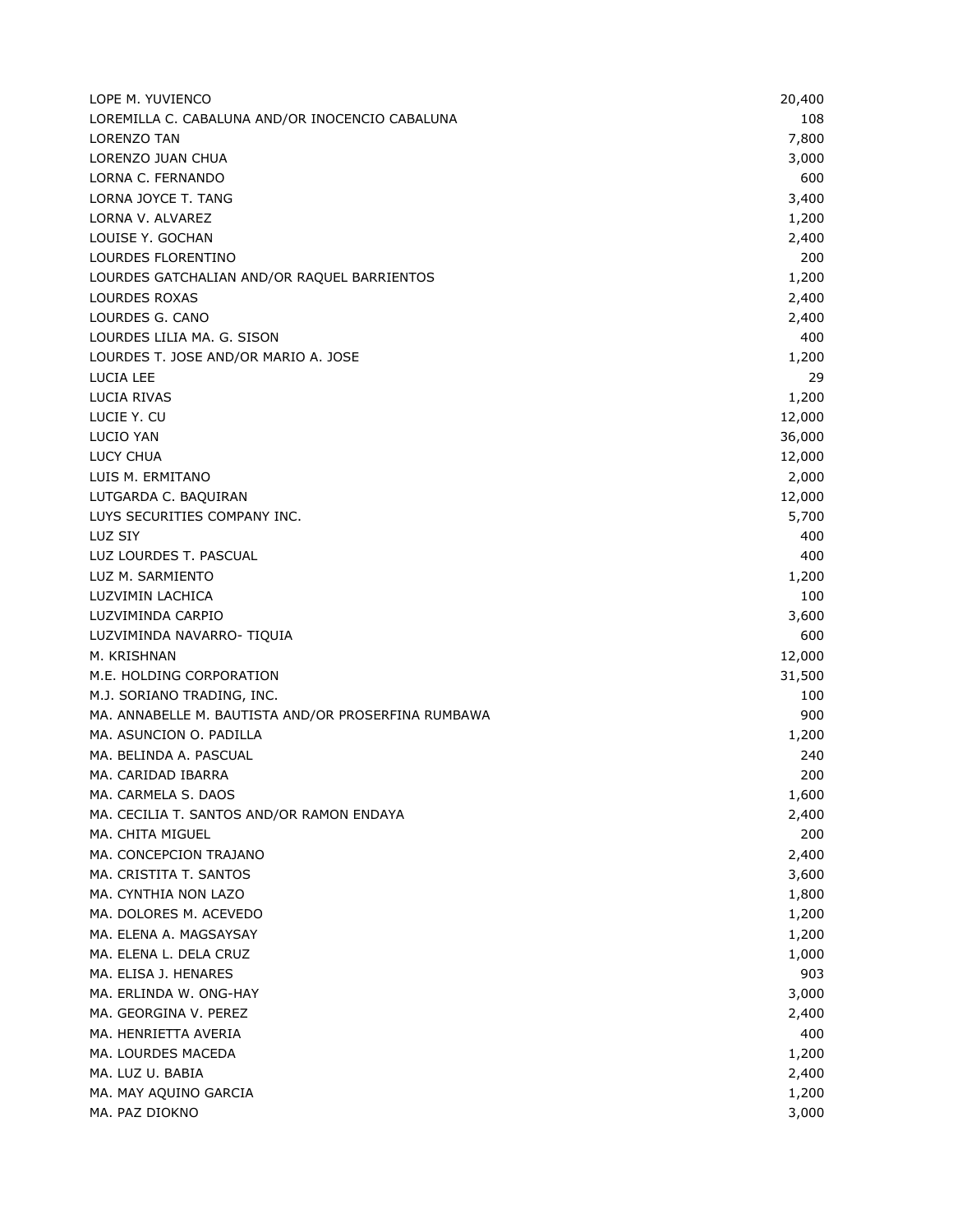| MA. PAZ MADRIGAL GONZALES                        | 18,000 |
|--------------------------------------------------|--------|
| MA. ROSANNA REGAL COSCOLLUELA                    | 1,200  |
| MA. TERESA B. ORTIGAS                            | 1,200  |
| MA. THERESA MURGA                                | 600    |
| MA. VICTORIA C. SANCHEZ                          | 1,200  |
| MA. VICTORIA R. PUYAT                            | 6,000  |
| MACARIO SOLIO                                    | 1,800  |
| MADELEINE SERVANDO                               | 1,000  |
| MAGDALENE YEN LIM                                | 3,600  |
| MAGSIKAP B. MOLE                                 | 800    |
| MANDARIN SECURITIES CORP.                        | 200    |
| <b>MANOHAR MUKHEY</b>                            | 600    |
| MANUEL ABELLADA                                  | 10,200 |
| <b>MANUEL SO</b>                                 | 300    |
| MANUEL B. CAMACHO AND/OR ELEANOR CAMACHO         | 2,400  |
| MANUEL B. ZAMORA JR.                             | 47,400 |
| MANUEL C. TAN                                    | 6,600  |
| MANUEL G. AHYONG JR.                             | 560    |
| MANUEL M. LOPEZ                                  | 18,000 |
| MANUEL M. LOPEZ AND/OR TERESA L LOPEZ            | 3,000  |
| MANUEL V. KARINGAL                               | 6,000  |
| MANUELA D. MANDAPAT                              | 200    |
| MANUELA E. ESPIRITU                              | 200    |
| MARCELINA Q. TAN                                 | 1,200  |
| MARCELINO M. POMPA                               | 1,000  |
| MARCIANO V. QUINTANA AND/OR MA. LOURDES QUINTANA | 200    |
| MARGARITA L. ESCALER                             | 501    |
| MARGIE E. PALUDAN                                | 4,514  |
| MARI-ROSE I. VERGARA                             | 2,400  |
| MARIA MILAGROS T. GARCIA                         | 1,800  |
| MARIA VICTORIA G. ALORA                          | 900    |
| <b>MARIAN REYES</b>                              | 1,200  |
| MARIANA L. ARENAS                                | 400    |
| MARIANO ANG                                      | 3,291  |
| MARIANO QUESADA AND/OR AMELITA QUESADA           | 12,000 |
| <b>MARIANO TAN</b>                               | 2,200  |
| MARIANO H. DIZON                                 | 900    |
| MARIANO L. LEE                                   | 3,000  |
| MARIANO O. ONG                                   | 10,000 |
| MARIANO R. BALAUAG                               | 1,000  |
| MARIE CLAIRE MABUTAS                             | 202    |
| MARIETA BERNADETTE A. SEVILLA                    | 5,000  |
| MARIETTA CO                                      | 200    |
| MARIETTA COCHIEN                                 | 3,600  |
| MARIETTA A. BALGOS                               | 4,800  |
| MARIEVIC RAMOS ANONUEVO                          | 6,000  |
| MARILOU AREVALO AND/OR JESS BRAZIL               | 600    |
| MARILOU S. GENUINO                               | 2,000  |
| MARILOU S. GENUINO AND/OR MICHAEL S. GENUINO     | 600    |
| MARILYN DE LA ROSA                               | 200    |
| <b>MARILYN TAN</b>                               | 7,200  |
| MARINA T DEQUILLA                                | 7,200  |
|                                                  |        |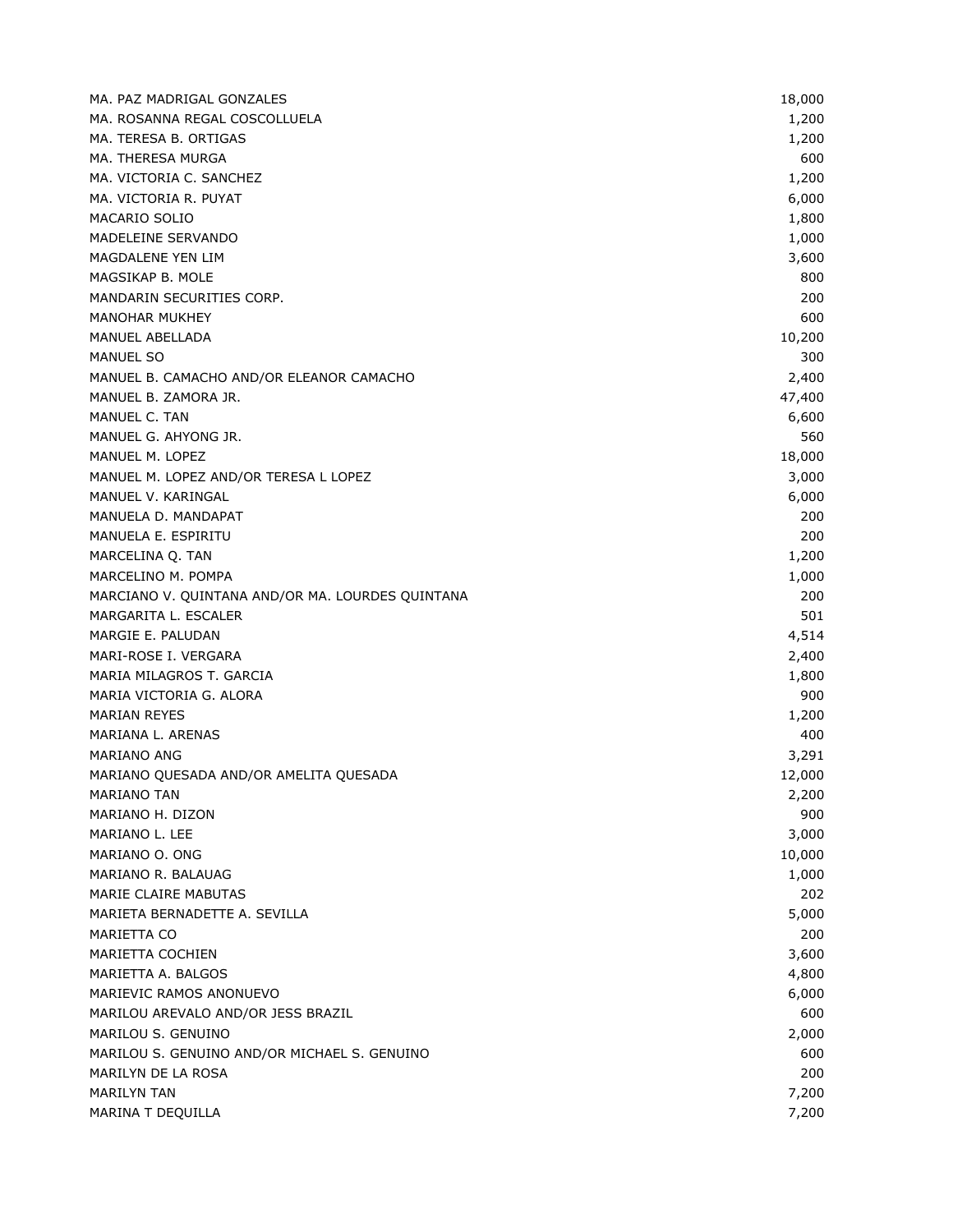| MARINO OLONDRIZ Y CIA                     | 1,000  |
|-------------------------------------------|--------|
| MARIO ALIBUDBUD                           | 1,200  |
| <b>MARIO ALMARIO</b>                      | 400    |
| MARIO CARLO EPINO                         | 200    |
| MARIO NG BON GIE                          | 171    |
| MARISSA A. YU                             | 3,360  |
| MARITESS G. AHYONG                        | 3,360  |
| MARIVIC G. AHYONG                         | 560    |
| MARK VINCENT L. ESCALER                   | 499    |
| MARKET CAPITAL & SEC INC - GUAGUA SAVINGS | 2,000  |
| MARKET CAPITAL & SEC INC - LINDA ONGHAY   | 5,000  |
| <b>MARY ANN REYES</b>                     | 500    |
| MARY C. ONG                               | 600    |
| MARY DE LEON RUFINO                       | 14,400 |
| MARY ELIZABETH S. LESACA                  | 12,000 |
| MARY GRACE BUENCAMINO                     | 2,000  |
| MARY JENNIFER M. BALLESIL                 | 2,000  |
| MARY ROSE J. GARCIA                       | 600    |
| MARY THERESE L. LEGASPI                   | 200    |
| MAURO DEL CASAL AND/OR NORMA DEL CASAL    | 1,000  |
| MAX O. BORROMEO                           | 100    |
| MAXIMINO EDRALIN JR.                      | 2,400  |
| MAXIMO VILLABROZA                         | 300    |
| MAXWELL G. AHYONG                         | 3,360  |
| MAY ANN JUDITH MASKE FLORES               | 2,400  |
| MDR SECURITIES INC.                       | 1,400  |
| MEDRING SIOCO                             | 7,223  |
| MELCHOR DELOSO                            | 800    |
| MELDIN AL ROY                             | 250    |
| MELINDA V. SISON                          | 1,200  |
| MENARDO G. JIMENEZ JR.                    | 1,200  |
| MERCANTILE SECURITIES CORPORATION         | 10,000 |
| MERCEDES AUSTRIA                          | 400    |
| MERCURY GROUP OF COMP. INC.,              | 31,500 |
| MERLE F. DE LA CRUZ-ODI                   | 12,000 |
| METAPHIL INC. RETIREMENT FUND             | 200    |
| MIA GENTUGAYA                             | 2,400  |
| MICHAEL CHAN                              | 65,000 |
| MICHAEL GUY                               | 200    |
| MICHAEL SANCHEZ                           | 3,600  |
| MICHAEL L. ESCALER                        | 1,000  |
| MIGUEL TAN                                | 2,400  |
| MIGUEL O. COJUANGCO                       | 35,000 |
| MIGUELA SY GO                             | 18,000 |
| MILAGROS CHENG                            | 24,000 |
| MILAGROS CLARINO                          | 900    |
| MILAGROS YNSON                            | 2,400  |
| MILAGROS A. DOMINGO                       | 400    |
| MILAGROS A. DOMINGO                       | 200    |
| MILAGROS B ZIALCITA                       | 600    |
| MILAGROS C. LIQUETE                       | 2,400  |
| MILTON A. ADAMSON                         | 420    |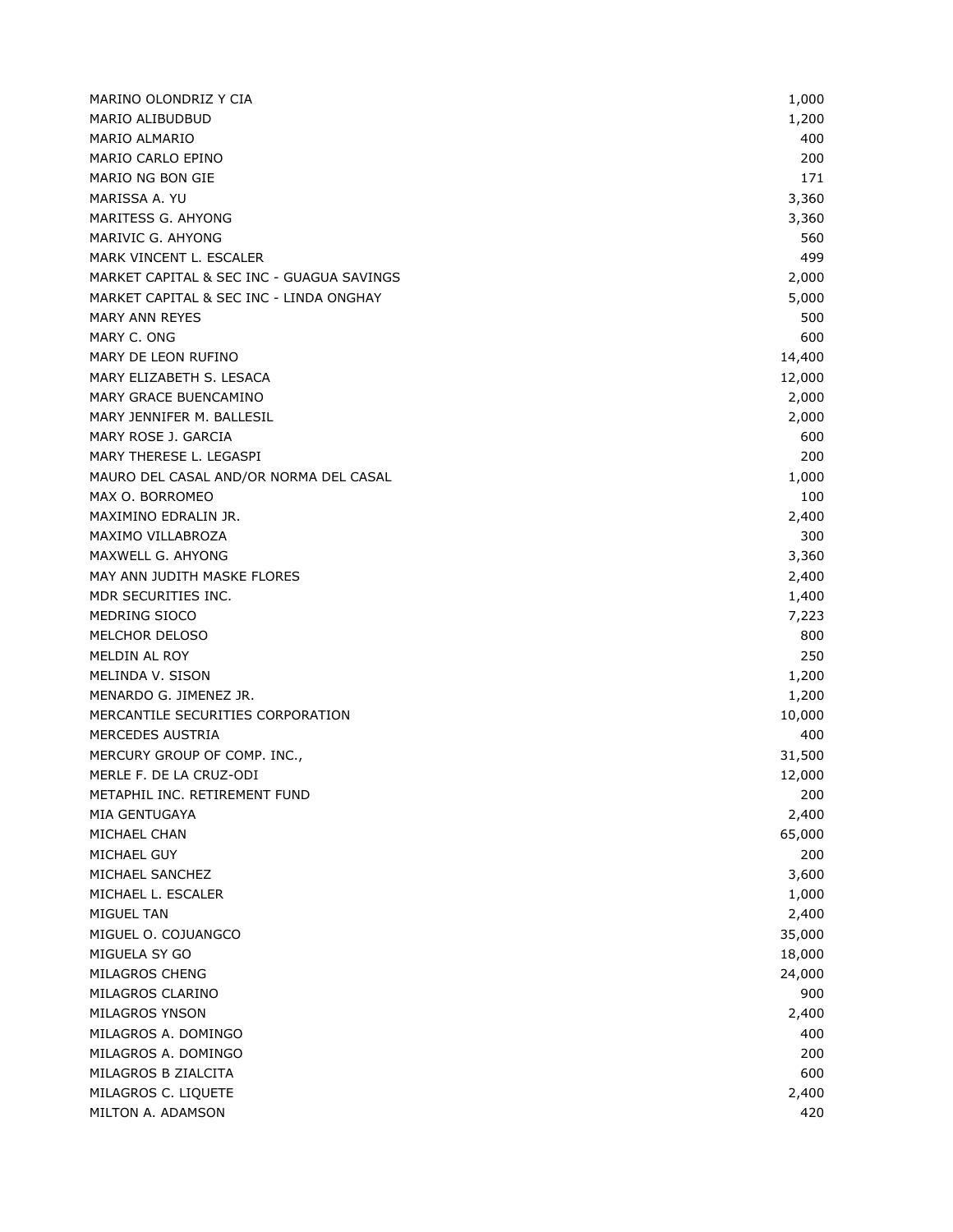| MIN LI HUI                               | 1,200  |
|------------------------------------------|--------|
| MINDA LEDESMA                            | 400    |
| MIRRIAM SIAO                             | 4,800  |
| MODESTA CORDERO                          | 18,000 |
| MONICA B. MANALO                         | 12,600 |
| <b>MONINA MARANON</b>                    | 9,029  |
| MONINA S. ILAO                           | 1,000  |
| MOUNT PEAK SECURITIES INC.               | 2,200  |
| MURIEL SY                                | 24,000 |
| <b>MYRNA CAMPOS</b>                      | 1,800  |
| NANCY D. CHUA                            | 400    |
| NANYANG PROPERTIES INC                   | 9,600  |
| NAPOLEON D. CRUZ AND/OR FELIPE CRUZ      | 3,600  |
| NAPOLEON D. CRUZ AND/OR LUISA CRUZ       | 3,600  |
| NAPOLEON DE JESUS DOMINGO JR.            | 800    |
| NAPTALIE CONTRERAS VANGUARDIA            | 10,000 |
| NARCISO CAPITO JR.                       | 3,600  |
| NEIL ALVIN C. TANDOC                     | 1,200  |
| <b>NELSON BONA</b>                       | 200    |
| <b>NELSON LEE</b>                        | 135    |
| <b>NELSON LIM</b>                        | 28,800 |
| <b>NELSON YAP</b>                        | 1,800  |
| NEMENSIA LEOCHICO TAYLO                  | 600    |
| NENA NGO CUA                             | 4,800  |
| NENETTE ZAPANTA LEE                      | 1,000  |
| NENG JINN LEE                            | 1,200  |
| NENITA JAVELLANA                         | 18,000 |
| NENITA SY AND/OR LETICIA SY              | 200    |
| NENITA D. KAPCHAN                        | 19,800 |
| NERES L. MEDINA                          | 1,600  |
| <b>NERIDA ESGUERRA</b>                   | 200    |
| <b>NESTOR DIZON</b>                      | 3,600  |
| <b>NESTOR FABRA</b>                      | 400    |
| <b>NESTOR FELICIO</b>                    | 1,200  |
| <b>NESTOR SEVILLA</b>                    | 200    |
| <b>NESTOR TAN</b>                        | 600    |
| NESTOR M. SEVILLA                        | 400    |
| NEW WORLD SECURITIES CO. INC.            | 3,300  |
| NG LENG                                  | 20,000 |
| NI YEE                                   | 1,000  |
| NICASIO C. CABANEIRO                     | 3      |
| NILO GRET                                | 400    |
| NOEL L. ESCALER                          | 1,000  |
| <b>NOEMI MONSOD</b>                      | 1,200  |
| NOEMI E. MIRANDA                         | 200    |
| NOFRANDO R. DOMINGO                      | 7,200  |
| NORBERTO MENDIOLA                        | 3,611  |
| NOREEN MAY ELAYDO                        | 400    |
| NORMA AREVALO                            | 2,000  |
| NORMA DE BORJA AND/OR RUFINA M. DE BORJA | 800    |
| O STA.MARIA                              | 400    |
| OFELIA V. VIOLA                          | 9,000  |
|                                          |        |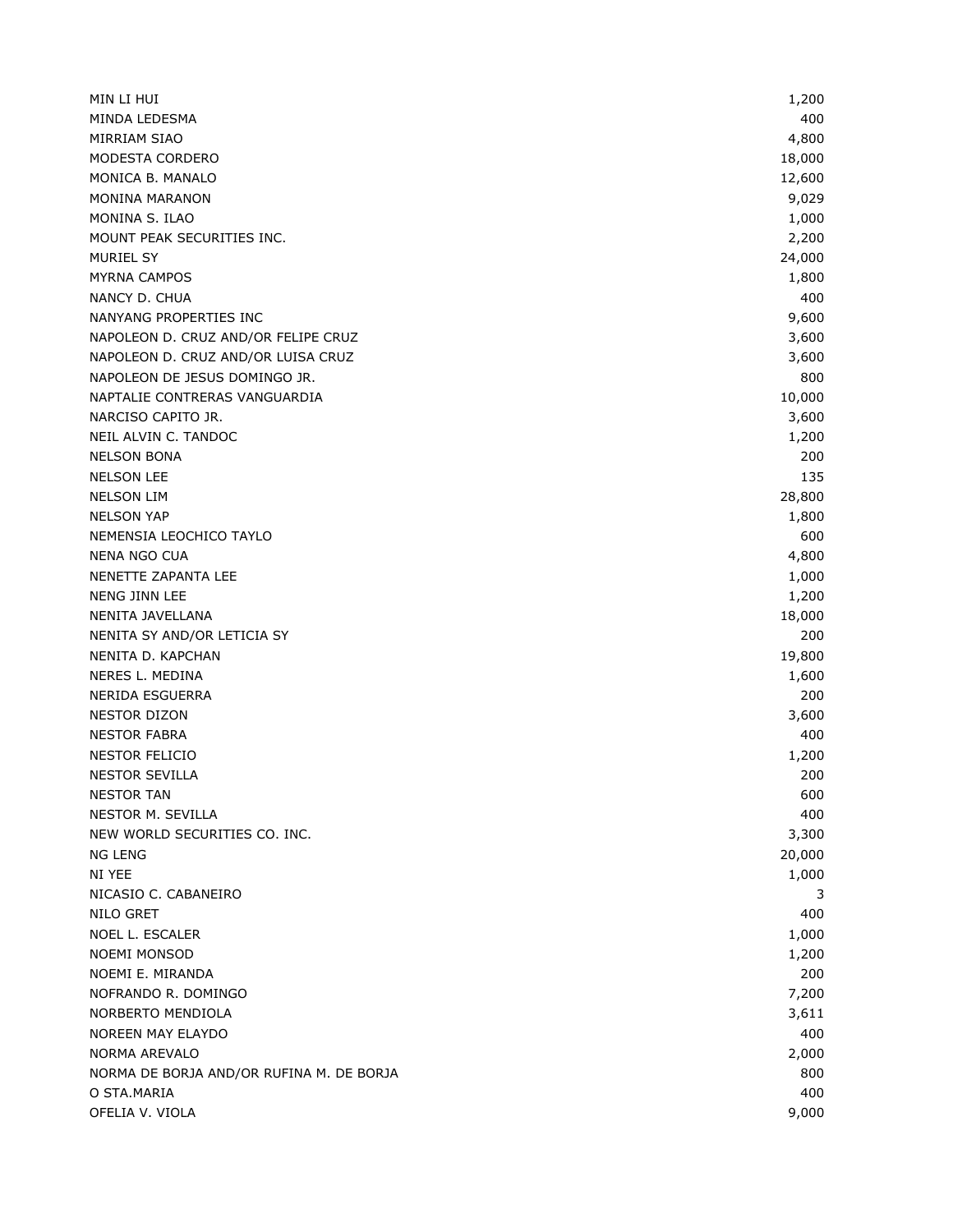| OLIVIA HUANG                              | 300         |
|-------------------------------------------|-------------|
| OLIVIA O. LAO                             | 400         |
| ONG KONG PO                               | 30,000      |
| <b>ONG TIONG</b>                          | 204,996     |
| OPHELIA C. IGNACIO                        | 2,000       |
| OPTIMUM SOURCE, INC.                      | 10,000      |
| ORIENTRADE SECURITIES INC                 | 25,000      |
| OSCAR FERNANDEZ AND/OR ESTHER FERNANDEZ   | 6,000       |
| <b>OSCAR GRANDE</b>                       | 12,000      |
| OSCAR LARRY F. FAMARIN                    | 800         |
| PABLITO M. ONG                            | 1,200       |
| PABLO PANLILIO                            | 10,000      |
| PACIFIC BASIN SECURITIES COMPANY INC.     | 2,000       |
| PACIFICO B. TACUB                         | 20,669      |
| PACIFICO B. TACUB                         | 10,000      |
| PACIFICO L. GARCIA III                    | 9,029       |
| PACITA NGOCHUA LEE                        | 72,000      |
| PACITA R. SANTOS                          | 400         |
| PAN-ASIA SECURITIES CORP.                 | 40,000      |
| PAPA SECURITIES CORP. A/C HECTOR FLORENTO | 1,000       |
| PAQUITO C. BUENASEDA                      | 3,000       |
| PASTOR JAVIER                             | 600         |
| PATRICIA ANN YU                           | 7,200       |
| PATRICK NGOCHUA                           | 48,000      |
| PATRICK HENRY GO                          | 10,000      |
| PAULINA L. FUGOSO                         | 4,800       |
| <b>PAZ NASSER</b>                         | 10          |
| PAZ V. ABIS                               | 1,200       |
| PAZ Y. FORES                              | 4,000       |
| PCD NOMINEE CORPORATION (FILIPINO)        | 578,289,037 |
| PCD NOMINEE CORPORATION (NON-FILIPINO)    | 984,568,985 |
| <b>PCIB</b>                               | 3,542       |
| PEDRO NARVASA                             | 2,000       |
| PEDRO L. MATARAGNON                       | 7,800       |
| PEREGRINA V. ALVAREZ                      | 2,400       |
| PEREGRINE SECURITIES PHILS INC            | 9,600       |
| PERLA SABALLE                             | 1,000       |
| PETER MANGASING                           | 4,800       |
| PETER C. L. YU                            | 24,000      |
| PETER G. SANDOVAL                         | 4,800       |
| PETER GO SU                               | 1,800       |
| PETER T. CHUA                             | 131         |
| PHIL ASIA EQUITY SEC INC V-054            | 5,000       |
| PHIL ASIA LIFE ASSURANCE CORPORATION      | 20,000      |
| PHIL-ASIA AGRO-INDUSTRIAL CORP            | 9,000       |
|                                           |             |
| PHILEX RETIREMENT TRUST                   | 10,000      |
| PHILIP YAP                                | 200         |
| PHILIP L. CHIONGBIAN                      | 14,000      |
| PHILIPPINE ADVERTISING COUNSELORS, INC    | 4,440       |
| PIERCE INTERLINK SECURITIES INC           | 11,360      |
| PILMICO FOODS CORPORATION RETIREMENT FUND | 400         |
| PNB SECURITIES INC.                       | 12,000      |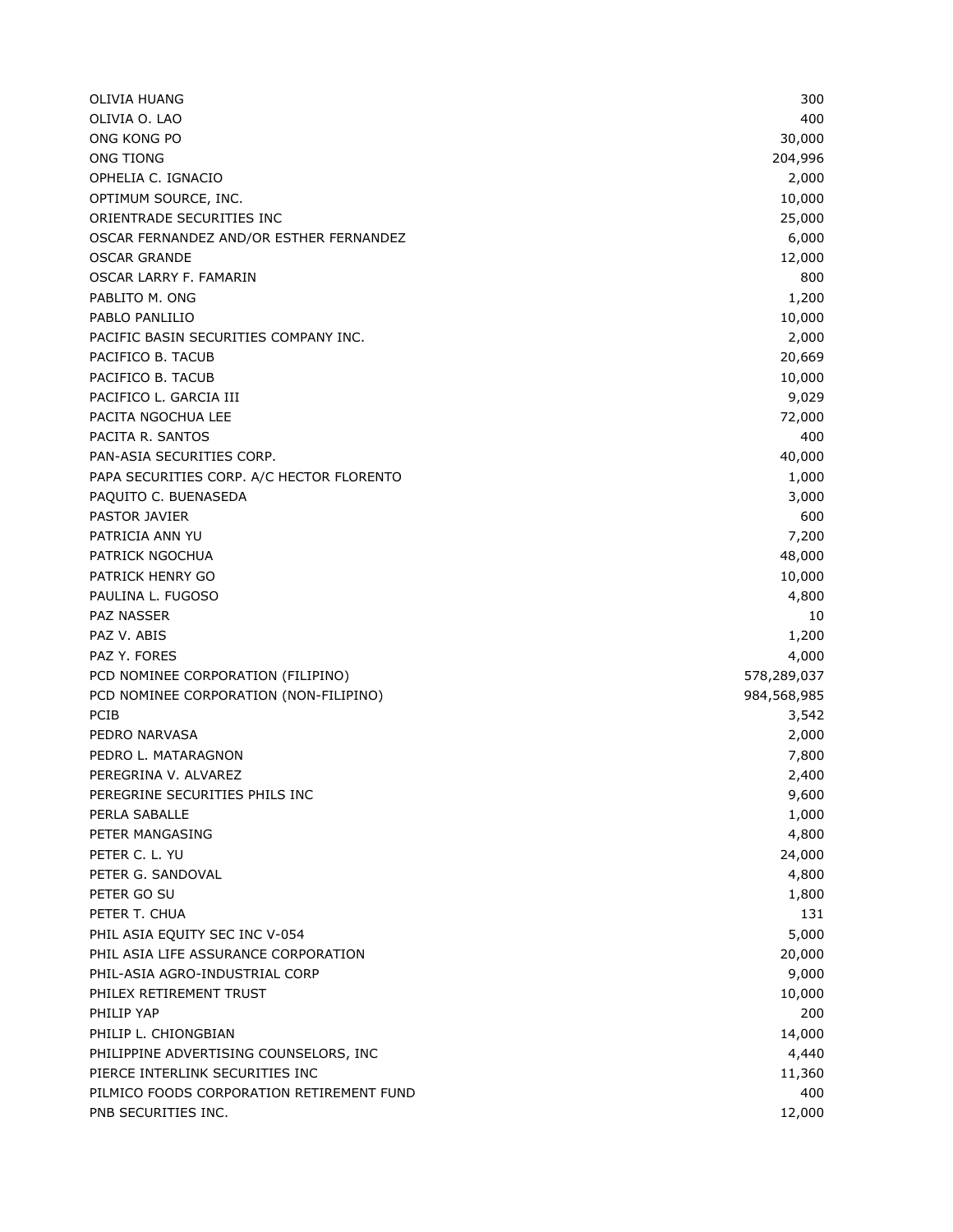| PNB SECURITIES INC. (DUEYL001)                  | 6,000  |
|-------------------------------------------------|--------|
| PO SI BIN                                       | 3,600  |
| POLLY CHUA                                      | 1,800  |
| PONCIANO MATHAY AND/OR TERESITA K MATHAY        | 12,000 |
| PRISCILLA S. VARGAS                             | 200    |
| PROJECTS PROPONENT & DEV. CORP.                 | 3,600  |
| PROSERFINA M. RUMBAWA                           | 14,400 |
| PUA YOK BING                                    | 600    |
| PURITA GAMBOA                                   | 2,000  |
| QUALISEC #20021                                 | 2,000  |
| R & L INVESTMENTS, INC.                         | 12,400 |
| R. COYIUTO SECURITIES, INC.                     | 82,000 |
| R. COYIUTO SECURITIES, INC. A/C #000144         | 5,000  |
| R. COYIUTO SECURITIES, INC. A/C #000145         | 5,000  |
| R. COYIUTO SECURITIES, INC. A/C #000146         | 5,000  |
| R. COYIUTO SECURITIES, INC. A/C #000147         | 5,000  |
| R. COYIUTO SECURITIES, INC. A/C #000190         | 10,000 |
| R. COYIUTO SECURITIES, INC. A/C #000216         | 5,000  |
| R. COYIUTO SECURITIES, INC. A/C #000261         | 10,000 |
| R. COYIUTO SECURITIES, INC. A/C #300102         | 28,000 |
| R. COYIUTO SECURITIES, INC. A/C #300103         | 5,000  |
| R. COYIUTO SECURITIES, INC. A/C #300112         | 10,000 |
| R. NUBLA SECURITIES INC.                        | 24,100 |
| R.J. DEL PAN AND COMPANY                        | 36,000 |
| RAFAEL A. MANGALI                               | 200    |
| RAFAEL B. DE PERALTA JR.                        | 3,800  |
| RAFAEL B. ORTIGAS                               | 800    |
| RAFAEL G. HECHANOVA AND/OR EUMELIA C. HECHANOVA | 16,800 |
| RAISSA C. HECHANOVA                             | 400    |
| RAJU SUJANANI                                   | 9,600  |
| RAMON A. GANA                                   | 1,800  |
| RAMON E. ABASOLO                                | 1,200  |
| RAMON L. CHIU                                   | 90,285 |
| RAMON R. CASTRO                                 | 2,000  |
| RAMON V. KARINGAL                               | 2,400  |
| RAMON Y. TAN                                    | 1,200  |
| RAUL N. SACRAMENTO                              | 3,611  |
| RAUL T. CRISOSTOMO                              | 1,200  |
| RAYMOND REYES ONG                               | 400    |
| RAYMOND T. REBOREDO                             | 200    |
| RC WEST CDO FOUNDATION INC.                     | 7,000  |
| RCDC MANAGED A/C #0106                          | 2,000  |
| REBECCA TANUNLIONG                              | 1,200  |
| REBECCA GUANCO FERNANDO                         | 5,400  |
| REBECCA R. DE VERA                              | 400    |
| REENA H. ANGELES                                | 4,800  |
| REGINA CAPITAL DEV. CORP. 000119                | 600    |
| REGINA CAPT. DEV'T CORP. #000551                | 300    |
| REMEDIOS G. ARELLANO                            | 9,000  |
| REMILO TIAMSON                                  | 600    |
| RENATO FERNANDEZ AND/OR HELEN G. FERNANDEZ      | 2,400  |
| RENATO HERNANDEZ AND/OR PILAR HERNANDEZ         | 800    |
|                                                 |        |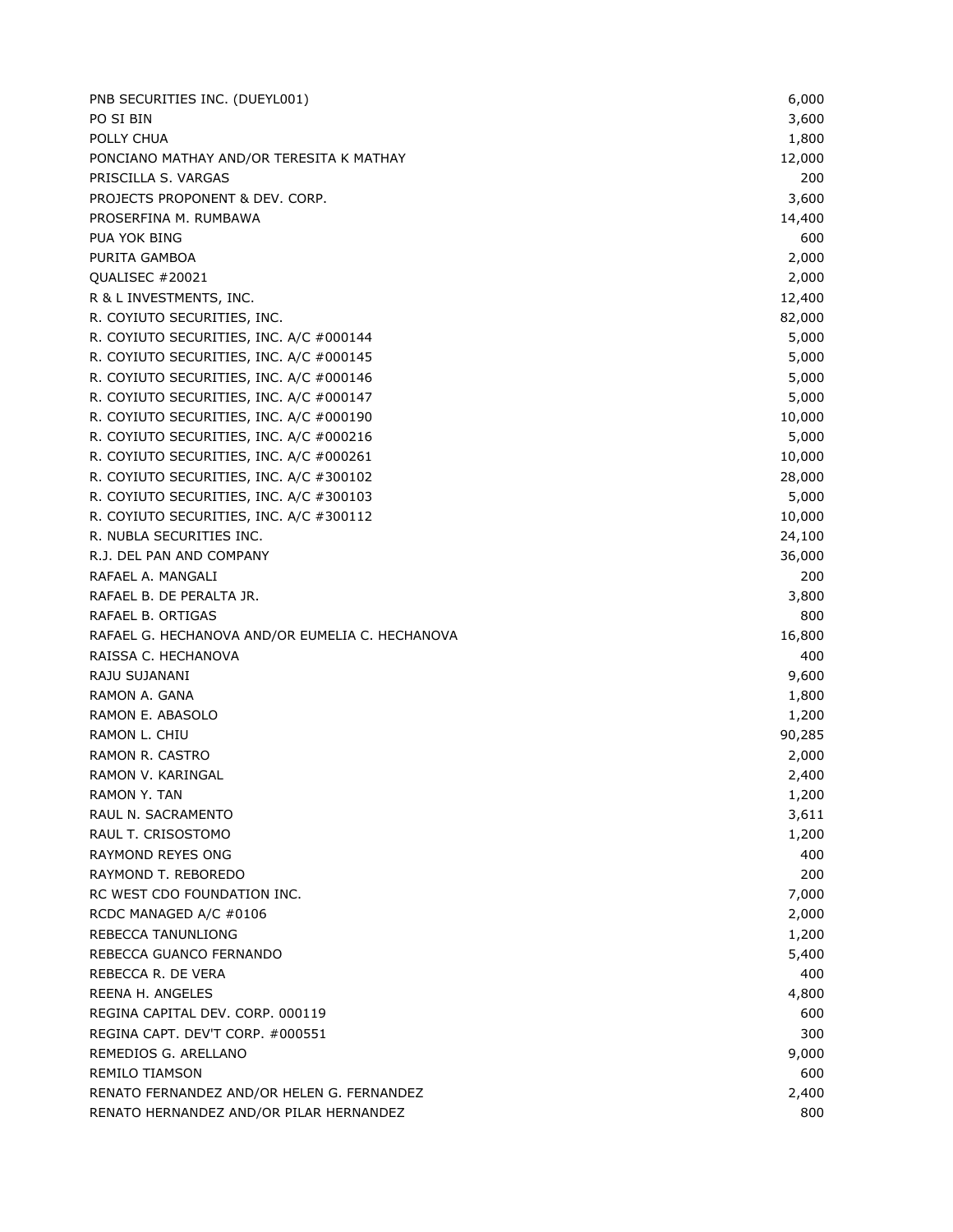| RENATO V. LORENZO                               | 12,000  |
|-------------------------------------------------|---------|
| RENE AMANDO F. TAGLE                            | 2,400   |
| <b>RENE D. REYES</b>                            | 600     |
| RENEE D. RUBIO                                  | 36,000  |
| REYNALDO CHAN                                   | 1,200   |
| REYNALDO MARTIREZ                               | 400     |
| REYNALDO M. BANGSAL                             | 700     |
| REYNALDO M. FUENTES                             | 3,600   |
| REYNALDO P. YANZON                              | 2,400   |
| RHODIE D. NIDEA JR.                             | 2,400   |
| RICARDO ROMULO AND/OR ALESSANDRA T. SQUILLANTIN | 2,400   |
| RICARDO C. ASANON                               | 6,000   |
| RICARDO C. CASTRO                               | 24,000  |
| RICARDO GONZAGA SANTIAGO                        | 9,029   |
| RICHARD A. ZAMORA                               | 600     |
| RICHARD L. ANG                                  | 7,200   |
| RICK O. VITUG                                   | 1,800   |
| RICO GEN. INSURANCE CORP.                       | 8,200   |
| RIZALINA C. BULURAN                             | 600     |
| <b>RLC ADJUSTMENT</b>                           | 1,400   |
| ROBERT COYIUTO JR.                              | 1       |
| <b>ROBERT LEE</b>                               | 3,600   |
| ROBERT VINCENT R. LEDESMA                       | 9,700   |
| ROBERTO REYES AND/OR CONSORCIA REYES            | 2,400   |
| ROBERTO FABROS DE OCAMPO                        | 1       |
| ROBERTO L. CHAN KWAN                            | 8,000   |
| ROBERTO R. REYES                                | 800     |
| ROBIN CO                                        | 1,200   |
| ROBINA YU GOKONGWEI                             | 360,000 |
| RODERICK ALAIN ALVAREZ                          | 1,000   |
| RODERICK L. NGO                                 | 600     |
| RODERICK M. GRACIA                              | 48,000  |
| RODOLFO B. HERRERA                              | 1,800   |
| RODOLFO C. SUN                                  | 2,000   |
| RODOLFO C. YAN                                  | 3,600   |
| RODOLFO TE HABLA                                | 1,200   |
| RODRIGO P. CASTELO                              | 1,800   |
| ROGELIO BORROMEO                                | 8,800   |
| ROLANDO C. RODRIGUEZ                            | 663     |
| ROMAN T. YAP                                    | 24,000  |
| ROMEO CHENG                                     | 1,200   |
| ROMEO ISABELO SR.                               | 2,400   |
| ROMEO REAL AND/OR EVELYN REAL                   | 2,400   |
| ROMEO RIPALDA                                   | 6,000   |
| <b>ROMEO TONGOL</b>                             | 600     |
| ROMEO A. MACAPAGAL                              | 10,834  |
| ROMMEL AMORANTO                                 | 600     |
| ROSA GO CHUA                                    | 2,000   |
| ROSALINA LEE TIU                                | 19,000  |
| ROSARIO DE LEON                                 | 1,000   |
| ROSARIO L. SANTOS                               | 600     |
| ROSARIO M. BUCASAS                              | 200     |
|                                                 |         |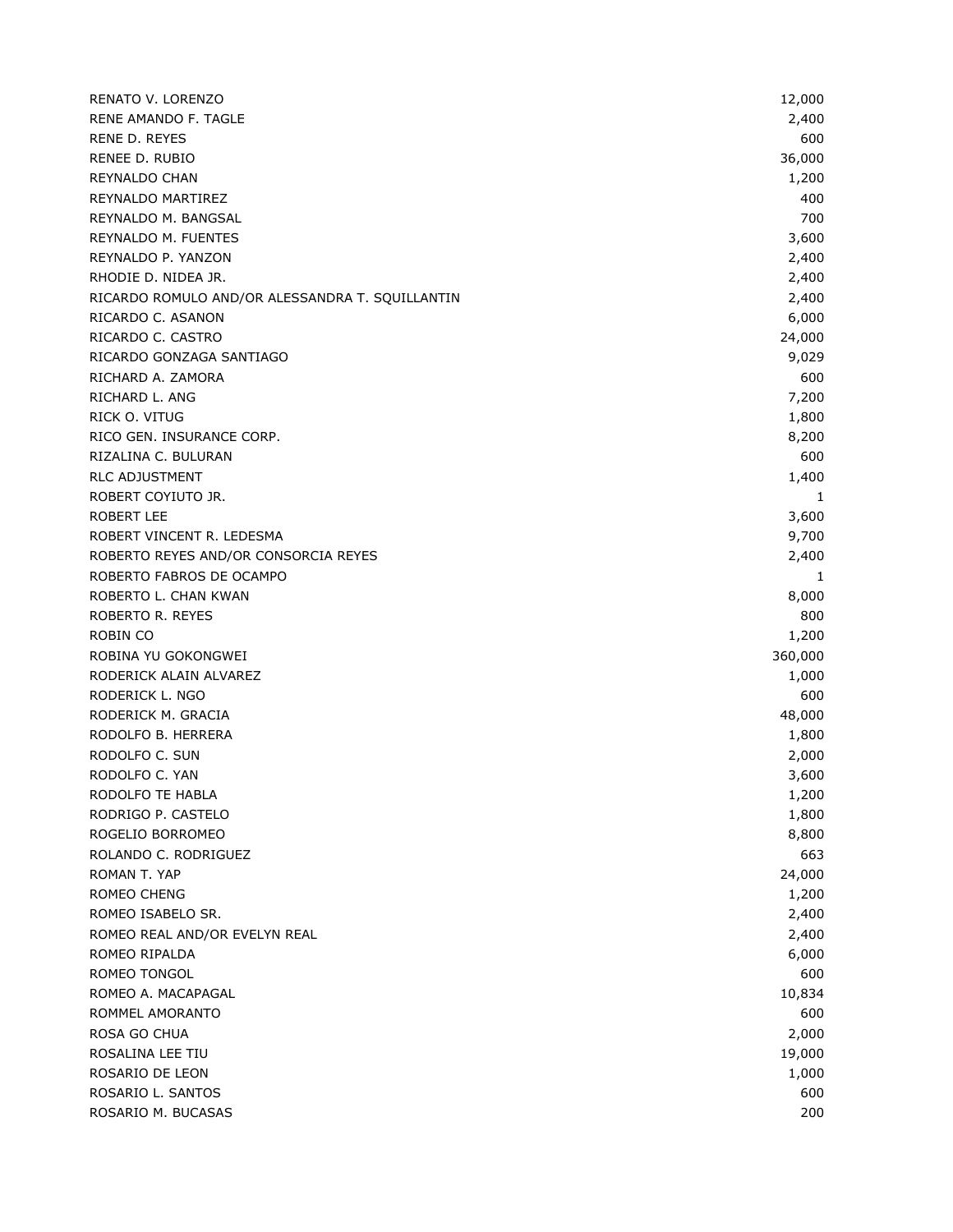| ROSE TIU                                        | 1,100   |
|-------------------------------------------------|---------|
| ROSE ANNE TANALGO                               | 3,000   |
| ROSELLE MACASU AND/OR A. TAN                    | 100     |
| ROSEMARIE M. NILLASCA                           | 1,200   |
| <b>ROSIE DY</b>                                 | 3,600   |
| ROSITA V. CARIAGA                               | 600     |
| ROSSELLINA J. ESCOTO                            | 2,400   |
| <b>RUBEN YU</b>                                 | 12,000  |
| RUFIA DOROTHY CRUZ                              | 3,600   |
| RUFINO M. DUQUE                                 | 1,200   |
| RUTH M. PEDROSA                                 | 1,320   |
| S.J. ROXAS & COMPANY INC.                       | 100     |
| <b>SABAS SUAREZ</b>                             | 49,200  |
| SALLY CO                                        | 200     |
| SAMUEL C. UY                                    | 324,000 |
| SEBASTIAN YU                                    | 30,000  |
| SEC ACCOUNT FAO: VARIOUS CUSTOMERS OF GUOCO SEC | 2,400   |
| <b>SENNEN LAZO</b>                              | 9,000   |
| SERGIO LLAMAS NARANJILLA JR.                    | 22,500  |
| SERGIO S. MARQUEZ                               | 200     |
| SEVERINO BELARMINO AND/OR MARIN VELARMINO       | 10      |
| SEVERINO GABRIEL                                | 400     |
| SEVERINO S. BANZON AND/OR LOURDES M. BANZON     | 6,000   |
| SHAM H. MIRCHANDANI                             | 9,800   |
| SHAM H. MIRCHANDANI                             | 21,325  |
| SHIRLEY CUA                                     | 1,000   |
| SILVIA T. LIU                                   | 9,000   |
| SIMON S. GO                                     | 3,600   |
| SOCORRO N. JAVIER                               | 200     |
| SOFIA MANZANILLO                                | 2,400   |
| SOLIDBANK T/A #C-20010                          | 7,000   |
| SONIA SO                                        | 600     |
| SONIA TIBAY                                     | 1,200   |
| SOTERO ANG                                      | 17      |
| STANDARD SECURITIES CORP.                       | 1,000   |
| <b>STEPHEN ONG</b>                              | 14,000  |
| SUN HUNG KAI SEC (PHIL) INC (A/C "C")           | 4,000   |
| SUN HUNG KAI SEC (PHIL) INC (A/C "K")           | 5,000   |
| SUN HUNG KAI SEC (PHIL) INC (A/C "M")           | 1,000   |
| SUN HUNG KAI SEC (PHIL) INC (A/C #D1006)        | 4,000   |
| SUN HUNG KAI SEC (PHIL) INC (A/C #DY002)        | 500     |
| SUN HUNG KAI SEC (PHIL) INC (A/C #MA046)        | 14,400  |
| SUN HUNG KAI SEC (PHIL) INC (A/C #ON021)        | 5,000   |
| SUN HUNG KAI SEC (PHIL) INC (A/C #RU002)        | 18,000  |
| SUSAN CAGUINGUIN                                | 1,200   |
| SUSAN DIAZ                                      | 1,200   |
| <b>SUSAN LIM</b>                                | 3,600   |
| <b>SUSAN YAO</b>                                | 48,000  |
| SUSAN L. TONGALAG                               | 100     |
| <b>SUSANA TAN LEE</b>                           | 72,000  |
| SUSIE A. MADULID                                | 1,200   |
| SY ENG TIN                                      | 400     |
|                                                 |         |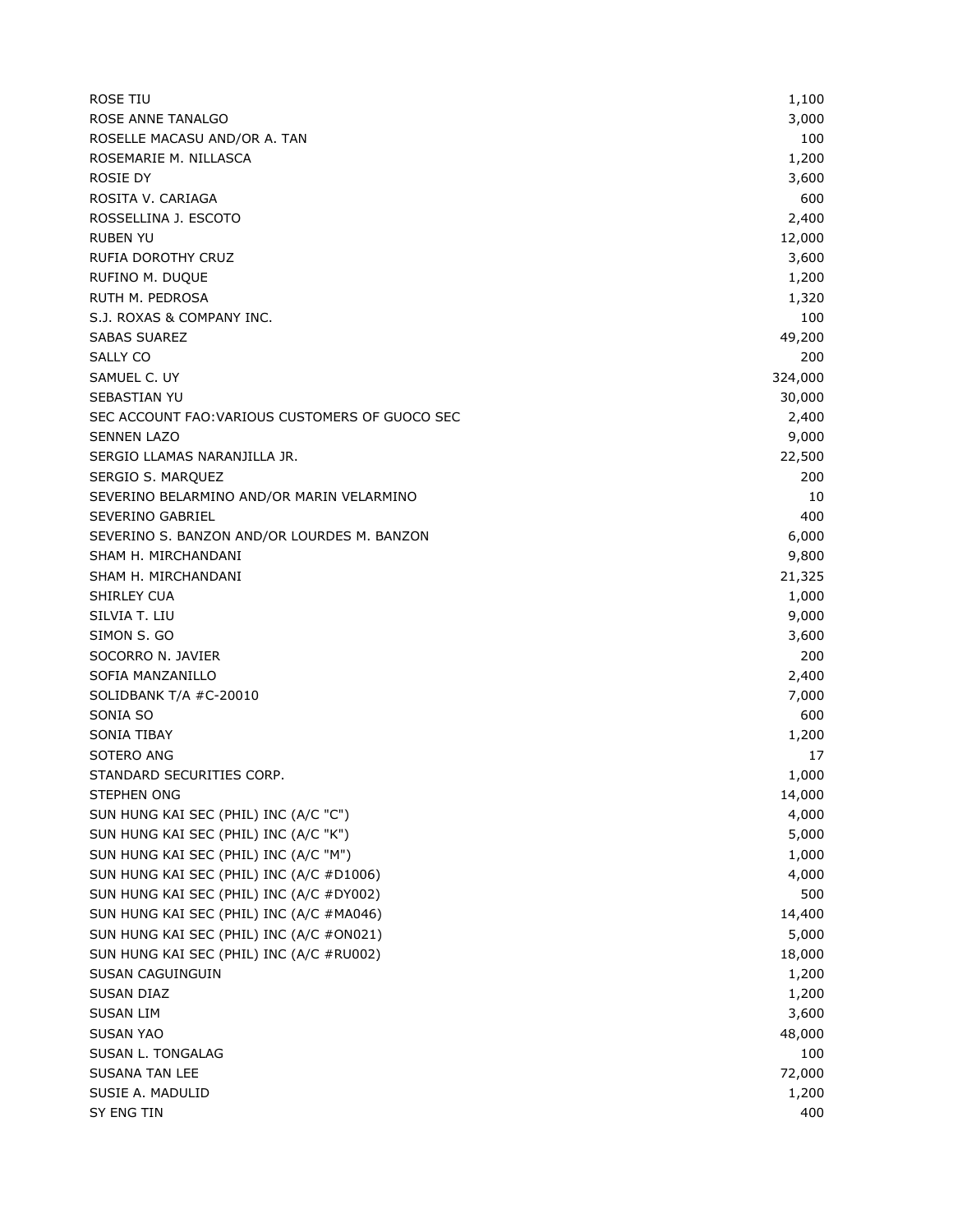| SY TIONG SHIOU                              | 10,000  |
|---------------------------------------------|---------|
| SYLANI L. TARAPE                            | 2,400   |
| SYLVESTER S.K. HUNG                         | 40,000  |
| SYLVIA T. GOTAUCO                           | 3,600   |
| TAKASAGO TRADING CORP. INC.                 | 36,000  |
| TAN BIN YAM                                 | 3,000   |
| TANSENGCO & CO. INC.                        | 4,200   |
| TEODORO VILLARMIA JR.                       | 2,400   |
| TEOFILO VILLONCO JR.                        | 64,800  |
| TEOFILO B. EUGENIO JR.                      | 1,200   |
| <b>TERESA BARRETTO</b>                      | 18,000  |
| TERESA CRISOSTOMO EDEZA                     | 600     |
| <b>TERESITA FLORES</b>                      | 108,000 |
| TERESITA GOCHOCO AND/OR JOAQUIN J. TERESITA | 600     |
| TERESITA A VILLENA                          | 600     |
| TERESITA M. MACATANGAY                      | 4,200   |
| TERESITA OLMEDO OLIZON                      | 3,000   |
| TERESITA T. QUAZON                          | 78,000  |
| <b>TERRY LIM</b>                            | 2,400   |
| <b>TERRY SY</b>                             | 1,800   |
| THERESA CHUA                                | 18,000  |
| THERESE E. DABAO                            | 1,500   |
| TIFFANNY L. TING                            | 600     |
| <b>TINA YOUNG</b>                           | 200     |
| TIU KONG LIAN                               | 1,834   |
| TIU SIAO PEK                                | 400     |
| TOMAS R. DE LEON AND/OR MARY ANN L. CANA    | 1,000   |
| TORRANCE DEVELOPMENT CORPORATION            | 14,650  |
| TRANSNATIONAL SECURITIES, INC.              | 500     |
| TRINIDAD P. ALCID                           | 8,400   |
| TRITON SECURITIES CORPORATION               | 1,200   |
| <b>TSAI SZU</b>                             | 20,000  |
| UBP SECURITIES, INC.                        | 14,018  |
| UBP TA#210-50078-8                          | 28,000  |
| UCPB TRUST ACCOUNT TA#90-1576               | 1,600   |
| UNITED REALTY CORPORATION                   | 8,000   |
| URBANCORP INVESTMENTS INC.                  | 31,500  |
| UY PHIEK TONG                               | 12,000  |
| <b>VALENTIN KHOE</b>                        | 126,000 |
| <b>VALENTIN KHOE</b>                        | 217,800 |
| VENTURE SECURITIES, INC. # 13               | 2,000   |
| VICENTE GAMO AND/OR ESTRELLA GAMO           | 1,050   |
| VICENTE B. K. KHU                           | 600     |
| VICENTE G. GAMO                             | 3,600   |
| VICENTE L. PANG AND/OR MARGARET S. PANG     | 2,000   |
| VICENTE R. AYLLON                           | 9,000   |
| VICENTE R. MUNOZ JR.                        | 5,000   |
| VICHELLI CHURCHILL SAY                      | 2,400   |
| VICKY PE                                    | 6,000   |
| VICKY L. CHAN                               | 106,600 |
| <b>VICTOR GAN SY</b>                        | 50,000  |
| <b>VICTOR GRANDE</b>                        | 6,000   |
|                                             |         |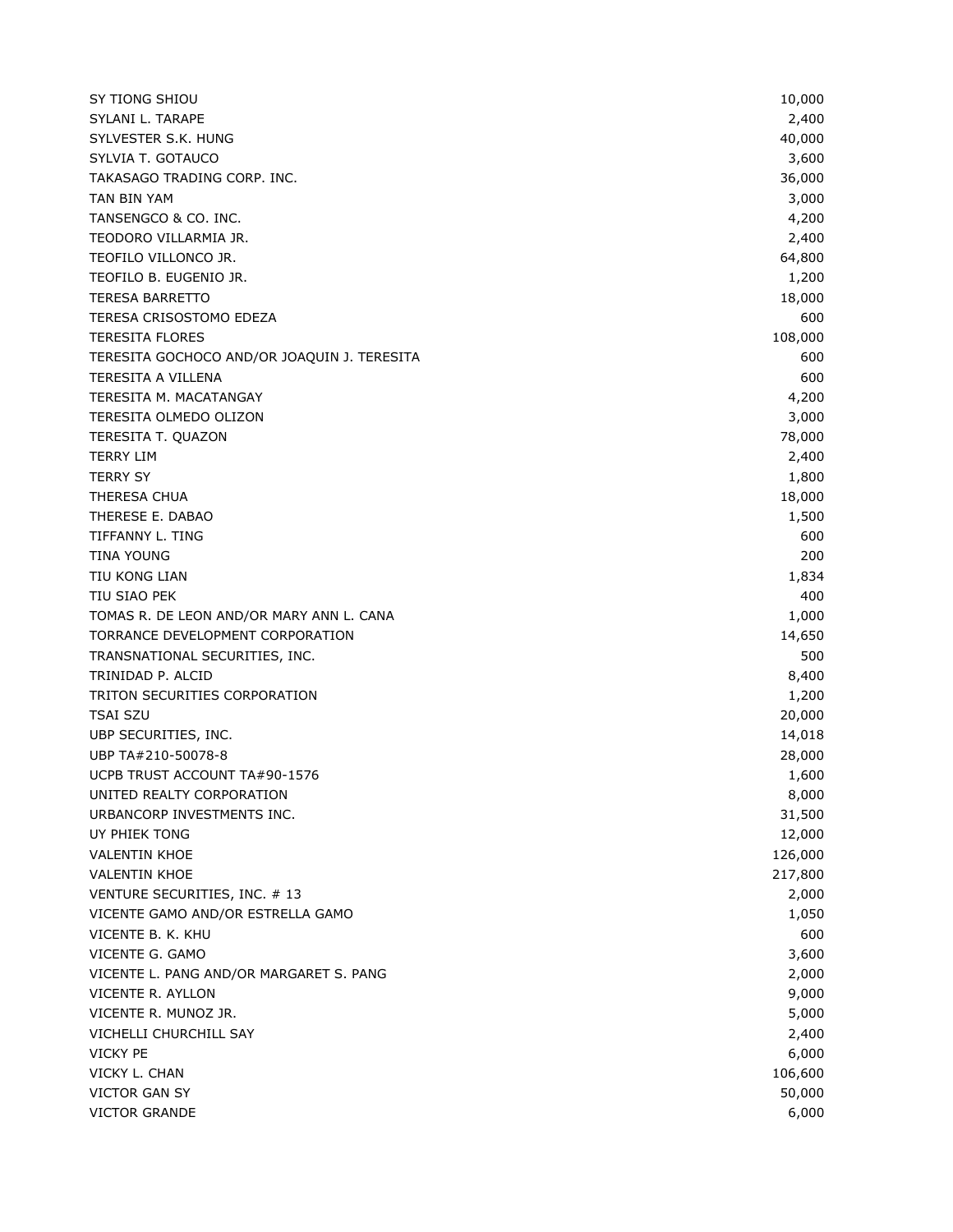| VICTOR E. BARRANDA                                             | 600     |
|----------------------------------------------------------------|---------|
| VICTOR MARTIN J. SORIANO                                       | 1,000   |
| VICTOR N. ARGUELLLES                                           | 600     |
| VICTOR Q. GARCIA                                               | 15,200  |
| VICTORIA NGO CHUA                                              | 120,000 |
| VICTORIA O. REVILLA                                            | 3,000   |
| VICTORIA SINGSON SARMIENTO                                     | 6,000   |
| VICTORIA SOCORRO MANGAYAN                                      | 600     |
| VIDA ELIZA GRACE MABUTAS                                       | 200     |
| VINCENT LEE KAWSEK                                             | 4,400   |
| VIOLA C. MARTIN                                                | 602     |
| VIOLETA MABASA                                                 | 400     |
| VIOLETA T. YU                                                  | 2,400   |
| VIRGILIO DEL ROSARIO                                           | 2,000   |
| VIRGILIO GARCIA                                                | 200     |
| VIRGILIO HERNANDEZ                                             | 10,834  |
| VIRGINIA QUINTANA                                              | 200     |
| VIRGINIA T. LAUREL                                             | 2,400   |
| VIRGINIA V. LORENZO                                            | 12,000  |
| VITO B. LEGASPI                                                | 200     |
| VIVENCIO JOSE MA. F. BONIFACIO AND/OR MARIA ADIEL S. BONIFACIO | 38,000  |
| <b>WALTER VILLANUEVA</b>                                       | 1,806   |
| WALTER H. VILLANUEVA                                           | 3,600   |
| WARD MANAGEMENT CORPORATION                                    | 25,000  |
| WEALTH SECURITIES INC                                          | 5,000   |
| <b>WEEDY TAN</b>                                               | 4,800   |
| WESTIN SECURITIES CORPORATION                                  | 23,400  |
| <b>WILBERT MULLER</b>                                          | 8,000   |
| WILFREDO VILLAMIN AND/OR PRISCI VILLAMIN                       | 1,200   |
| <b>WILFRIDO TECSON</b>                                         | 1       |
| WILLIAM COSCOLLUELA AND/OR MARION COSCOLLUELA                  | 400     |
| <b>WILLIAM YU</b>                                              | 2,400   |
| WILLIAM C. ARCENO                                              | 1,800   |
| <b>WILLIE CHUA</b>                                             | 1,000   |
| <b>WILMA CABINGUE</b>                                          | 800     |
| <b>WILSON TY</b>                                               | 12,000  |
| <b>WILSON YU</b>                                               | 200     |
| WILSON K. GRANADOS                                             | 45,000  |
| WINFRED Y.I HUANG                                              | 400     |
| WINSTON DUY                                                    | 300     |
| WINSTON B. BAGUILAT                                            | 600     |
| WINSTON MATTHEW F. MARBELLA                                    | 1,200   |
| WONG SECURITIES CORP.                                          | 4,800   |
| YAO & ZIALCITA, INC. A/C #308                                  | 100     |
| YAP CHEK                                                       | 400     |
| YOANDA Y. CHUA                                                 | 2,400   |
| YOLANDA U. CAPIRAL                                             | 2,000   |
| YSMAEL V. BAYSA                                                | 1,200   |
| YU TEN PIAK                                                    | 1,200   |
| ZENAIDA BARREIRO                                               | 2,400   |
| ZENAIDA C. DE GUZMAN                                           | 29      |
| ZENAIDA O. DOMINGO                                             | 600     |